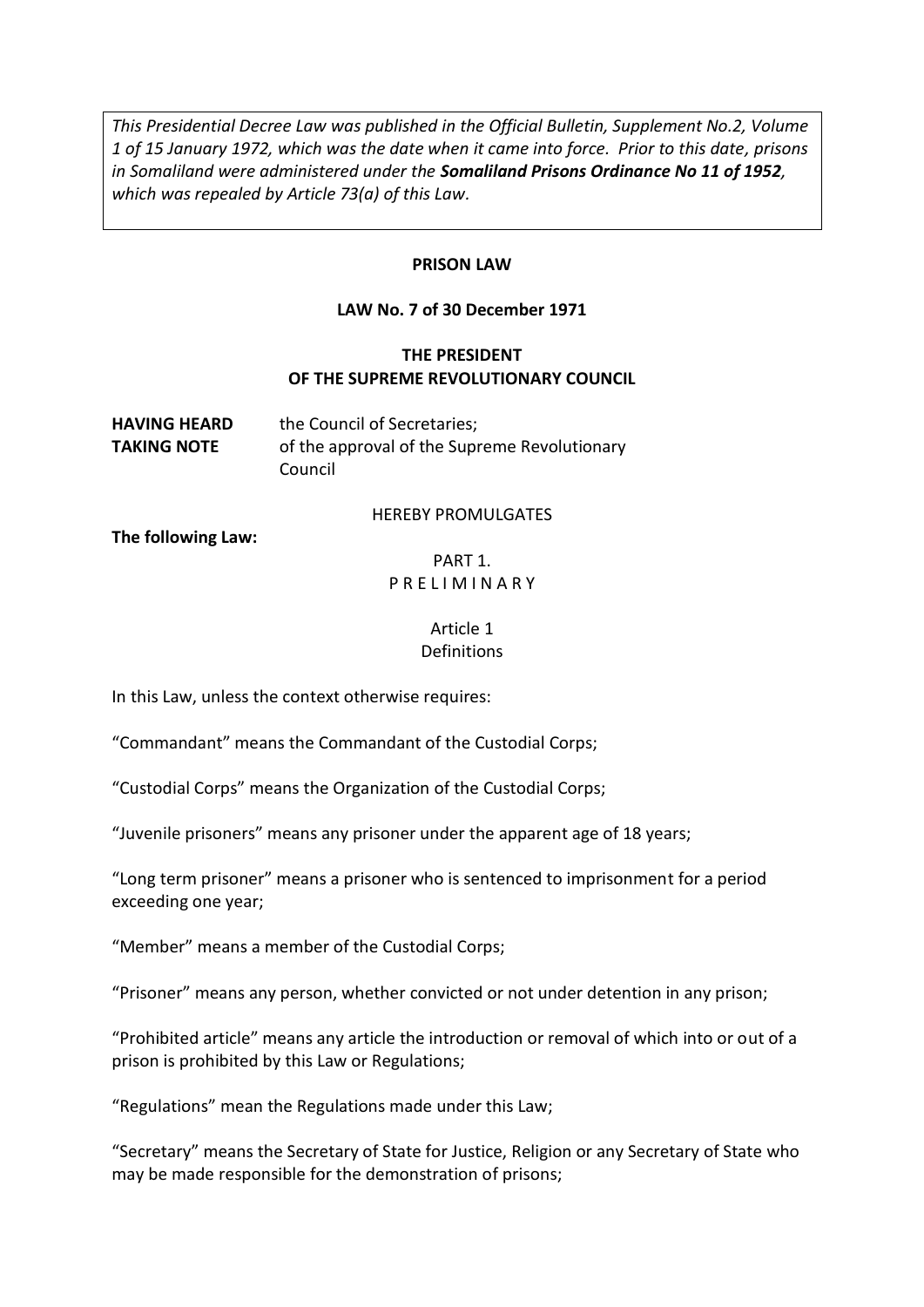"Short term prisoner" means any prisoner who is sentenced for imprisonment for a period of one year or less;

"Young prisoner" means any prisoner of the apparent age of 18 years and over but under 21.

#### PART II

#### ESTABLISHMENT OF PRISONS

#### Article 2

## Declaration of prisons

The Secretary may, by decree, declare any building, enclosure or place or any part thereof to be a prison for the purposes of this Law and may, in like meaner, declare that any such prison shall cease to be a prison for the purposes of this Law.

#### Article 3

#### Temporary prisons

Where it appears to a Commanding Officer:

- a) That the number of prisoners in any prison is greater that
- b) Can be conveniently kept therein and that it is not convenient to transfer the excess number to some other prison;
- c) That owing to an outbreak of epidemic disease within any prison of for any other reason it is necessary to provide for temporary shelter or safe custody of prisoners;

Provisions shall be made as the commanding Officer of a prison may, with the approval of the Commandant, direct for the shelter and safe custody in temporary prison of so many of the prisoners as cannot be conveniently or safely kept in the prison, and every such temporary prison shall be a prison for the purposes of this Law.

Article 4

Appropriating particular prisons to particular classes of prisoners

Subject to such directions as the Secretary may give, the Commandant, either for effecting the separation of different classes of prisoners or for any other reason, may appropriate particular prisons to particular classes of prisoners, or limit the classes of prisoners who may be imprisoned in particular prisons, and any prisoner of the class for which any prison shall be so appropriated may be lawfully conveyed to such prison and imprisoned therein, notwithstanding that the warrant or order for the imprisonment of such prisoner directs that such prisoner shall be committed to some other prison.

#### PART III ADMINISTRATION OF PRISONS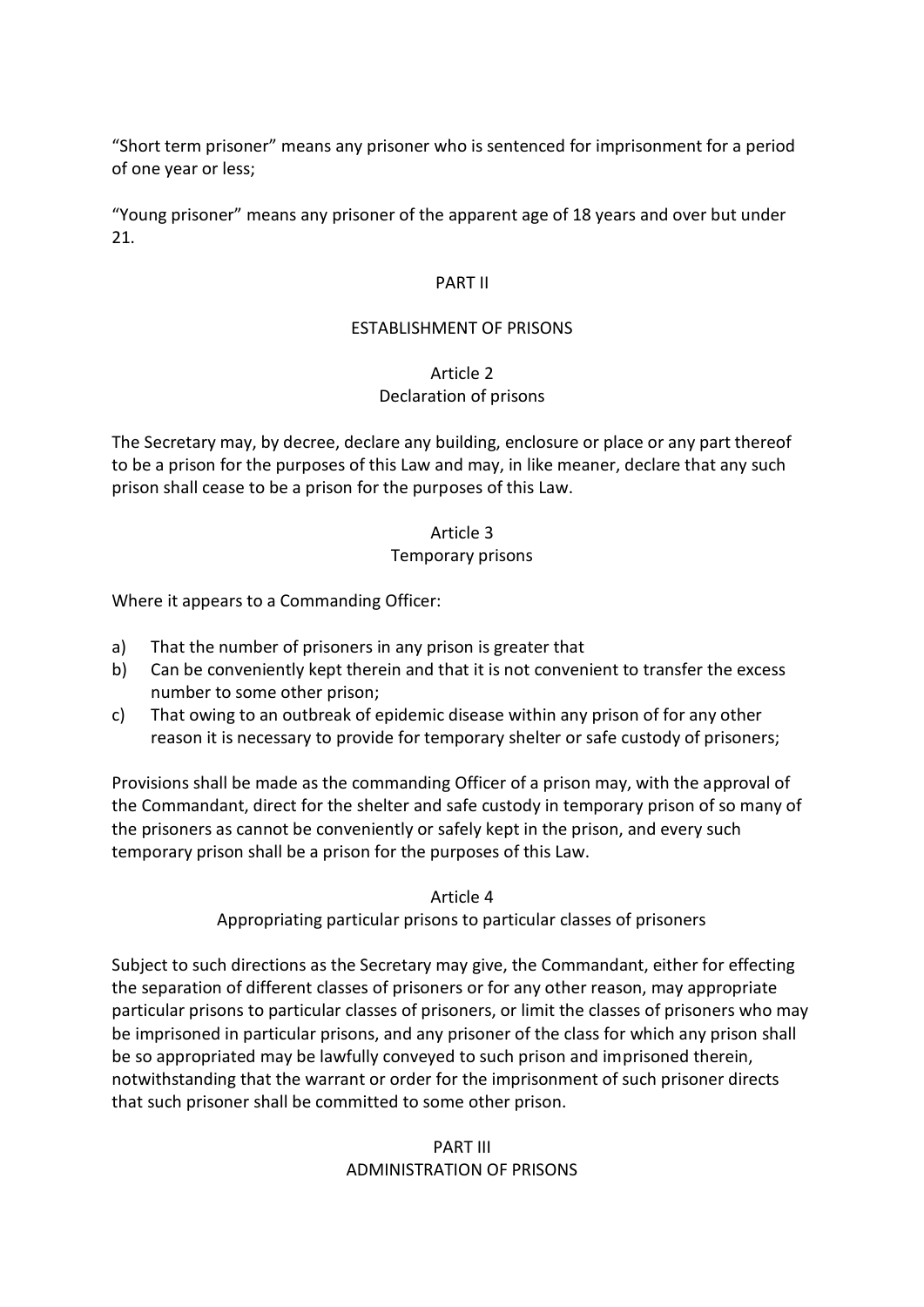# Administration and control of prison vested in Commandant

- 1. The administration and control of all prisons and other penal institutions shall be vested in the Commandant.
- 2. The Commandant shall, at least once a year, visit and inspect or cause to be visited or inspected all prisons and other penal institutions and shall submit a report on such visits or inspections to the Secretary.
- 3. Any act which, may be done or ordered by the Commandant under the provisions of this Law and Regulations may with his authority, be done or ordered by the Vice Commandant of the Custodial Corps.

Article 6 Each prison to have an officer, Warrant officer or NCO Designated as Commanding Officer

The Commandant shall assign to each prison or other penal institution a Commanding Officer who shall be responsible for the administration of such prison or penal institution

Provided that in any district where there is a prison but no Commanding Officer has been assigned to be in charge of the same, the development and District Affairs Officer who is in charge of the district shall be in charge of the prison. Such Development and District Affairs Officer shall, for administration purposes, be subject to the orders and directions of the Commandant, and shall, subject to any express limitations, which may be imposed on him by the Commandant to writing, have all the powers conferred by law upon a Commanding Officer.

> Article 7 General Powers of officer, NCO, Warrant Officer

Any act which may be done or ordered by the Commandant under the provision of this Law and Regulations may, with his authority, be done or ordered by the Commanding Officer in the prison or other penal institution to which he is assigned.

> Article 8 General duties of Commanding Officer

A Commanding Officer shall supervise and control all matters in connection with the prison or other penal institution to which he is assigned, and shall be responsible for the conduct and treatment of the members and prisoners under his control and care and for the due observance by such members and prisoners of the provision of this or any other law and of regulation, directions or orders made the under.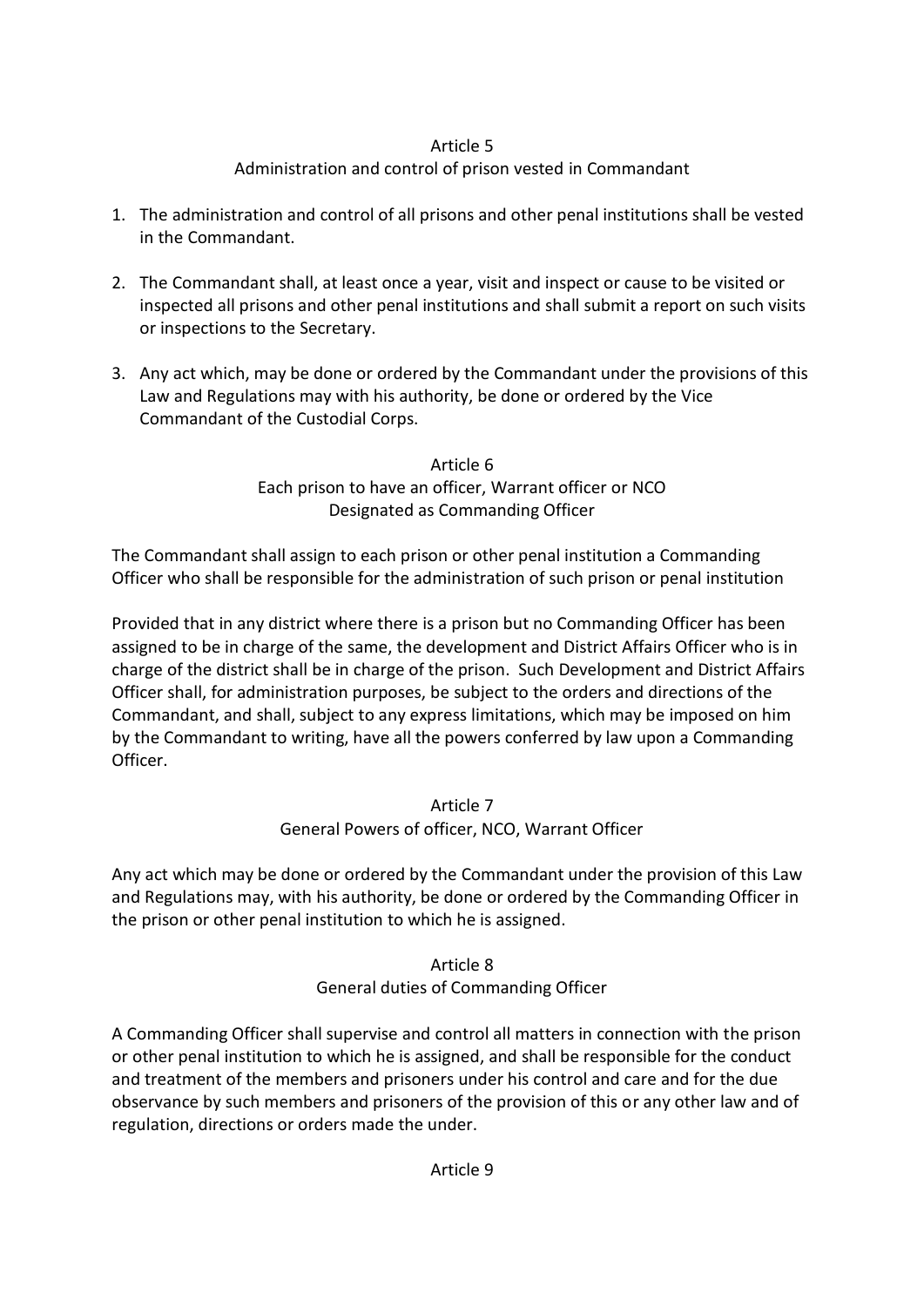#### Responsibility of Commandant Officer for stores, etc

- 1. A Commanding Officer shall be charged with the responsibility for the safe upkeep of arms. Accoutrements, ammunition, clothing and all other public stores, property and foodstuffs issued and delivered for the use of the prisoners and members under his control, and with all public money for which he is accountable, and also with all valuables, money, articles of clothing, and other property entrusted to his keeping as being the property of prisoners, and shall account for the same in case of their being lost or damaged, otherwise then by unavoidable accident, theft, robbery, or actual service, or y being destroyed or otherwise disposed of under paragraph of Article 20
- 2. Where any property specified in the preceding paragraph is lost or damaged, the Commanding Officer shall ascertain the cause of the loss or damage, and the individual upon whom the responsibility rests. Should be find any member responsible, he shall deduct the amount found due from the salary of such member in such installments as he thinks fit and shall report his action to the Commandant, or otherwise, if the act does not constitute a criminal offence.

Article 10 Power to take photographs and fingerprints of criminal prisoners

The Commanding Officer may cause photograph and fingerprints to be taken of any convicted criminal prisoner by any person whom h designates for such purpose.

> Article 11 Books etc. to be kept by Commanding Officer

The Commanding Officer shall keep such books, records, documents, journals, etc. as shall be prescribed by Regulation of Standing Orders.

> Article 12 Visit by Commanding Officer

The commanding Officer shall make such visits, daily or otherwise, to the prison or other penal institution and the inmates confined therein, as shall be prescribed by Regulations or Standing Orders.

> Article 13 Temporary appointment of members of Military or Police to perform duties of members of Custodial Corps

1. Where in any prison the number of members of the Custodial Corps detailed for duty is insufficient to secure to good management and government therefore, it shall be possible to detail any members of the armed forces to escort the prisoner.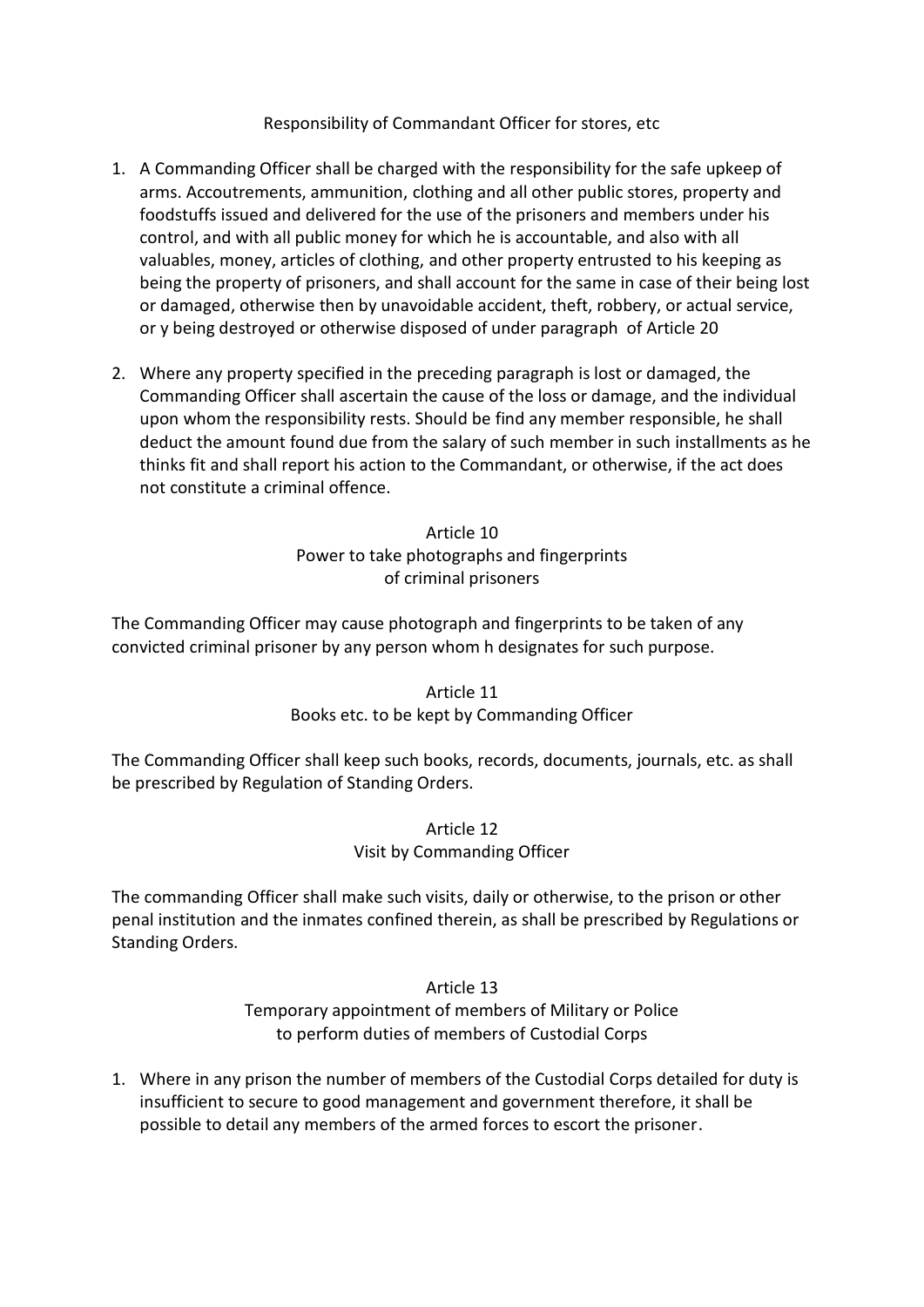- 2. Every member of ht Military or Police assigned in pursuance of the preceding paragraph shall have all the powers and perform all the duties of a member of the Custodial Corps of the class to which he is assigned and, for the purpose of this Law, shall be deemed to be member of the Custodial Corps during the performances of this task.
- 3. Where on the removal of any prisoner from any prison or other penal institution the number of members of the Custodial Corps is insufficient to provide escort for such prisoner, any member of the Armed Forces shall be detailed to perform the task and the said member shall thereupon have the same powers and be subject to the same responsibilities, discipline and penalties as member of the Custodial Corps.

Article 14 Functions of Attorney General in relation to prisons and prisoners

- 1. The Attorney General or his Deputy shall exercise such supervision over prisons and other penal institutions as is necessary and desirable to ensure the proper care and treatment of prisoners in conformity with the laws.
- 2. The Attorney General or his Deputy shall, at any time he thinks fit, call on and examine the condition of any prison, other penal institution, and prisoners confined therein and shall, if he so desires, question any prisoners and shall record any observations he thinks fit to make in reference to the conditions of the prison, other penal institution or prisoners. The Commanding Officer shall, without undue delay, forward such observations to the Commandant together with his report on the action taken.

# PART IV TREATMENT AND GENERAL WELFARE OF PRISONERS

# Chapter 1 – Admission, Confinement and Custody of Prisoners

# Article 15 Admission of Prisoners

- 1. No person shall be admitted into a prison unless accompanied by a court warrant or order of detention by a competent authority.
- 2. The warrant and order referred to in the preceding paragraph shall be accepted as sufficient authority for admission and detention of a prisoner in a prison.
- 3. The Commanding Officer shall verify that the prisoner is the person named in the warrant or order and that such warrant or order bears the signature and seal of the proper authority and in all other respects complies with the requirements of law.
- 4. The Commanding Officer shall not refuse to accept a prisoner on the ground that there is an error or omission on the face of any warrant or order of detention, and he shall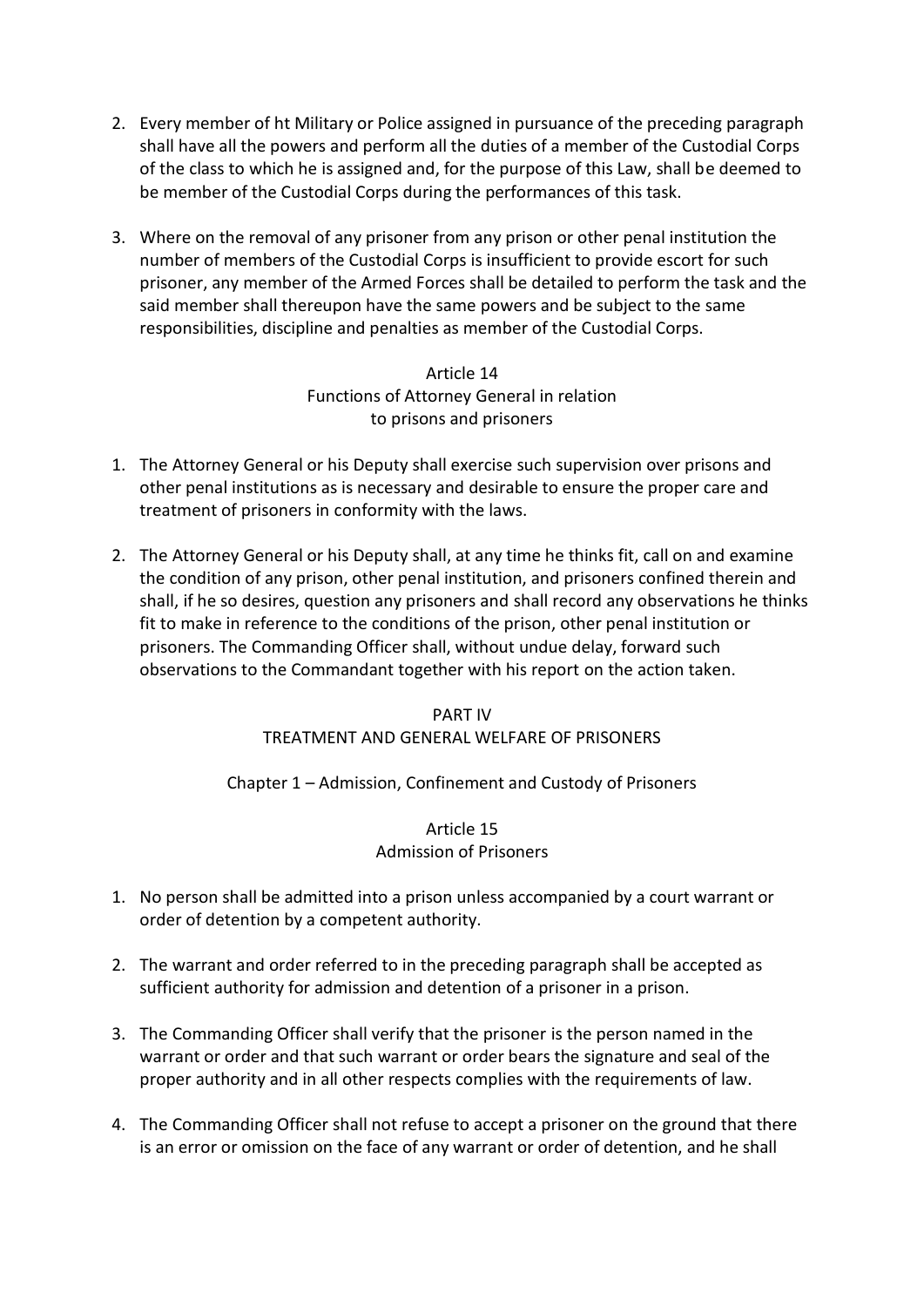take steps, as soon as practicable, to have the error or omission rectified. Until the rectification of the error or omission, the prisoner shall be placed in a reception room.

5. Subject to such conditions as may be prescribed by law, the infant child of a female prisoner may be received into prison with its mother and shall be supplied with clothing and necessaries at public expense.

#### Article 16

#### Prisoners in legal custody of Commanding Officer

- 1. Every prisoner confined in a prison shall be deemed to be in the legal custody of the Commanding Officer.
- 2. Every prisoner when being taken to or from any prison or whenever he is working outside or is otherwise beyond the limits of such prison shall be deemed to be in the legal custody of the Commanding Officer of the prison at which the escorting member is serving.
- 3. All prisoners during the course of removal from one prison to another shall be under escort. The duties of such escort shall be governed by Standing Orders.

# Article 17 Prisoners to be kept in accordance with the provisions of warrant or order of detention

Subject to the provisions of this Law, every Commanding Officer shall keep and detain all persons duly committed to his custody by a Court or other competent authority according to the provisions of the warrant or order by which such person has been committed until such person is discharged by due course of law.

#### Article 18 Production of prisoner before Courts

Whenever any Court of other competent authority requires the presence of a prisoner such prisoner shall be produced before such Court or authority on receipt of a written order addressed to the Commanding Officer.

## Article 19 Search of prisoners

Every prisoner shall be searched on admission and subsequently at such time as the Commanding Officer may think necessary or as the Commandant may direct, by a member of the prisoner's sex, and all prohibited articles taken from such prisoner.

> Article 20 Money and other effects of prisoners to be kept in custody of Commanding Officer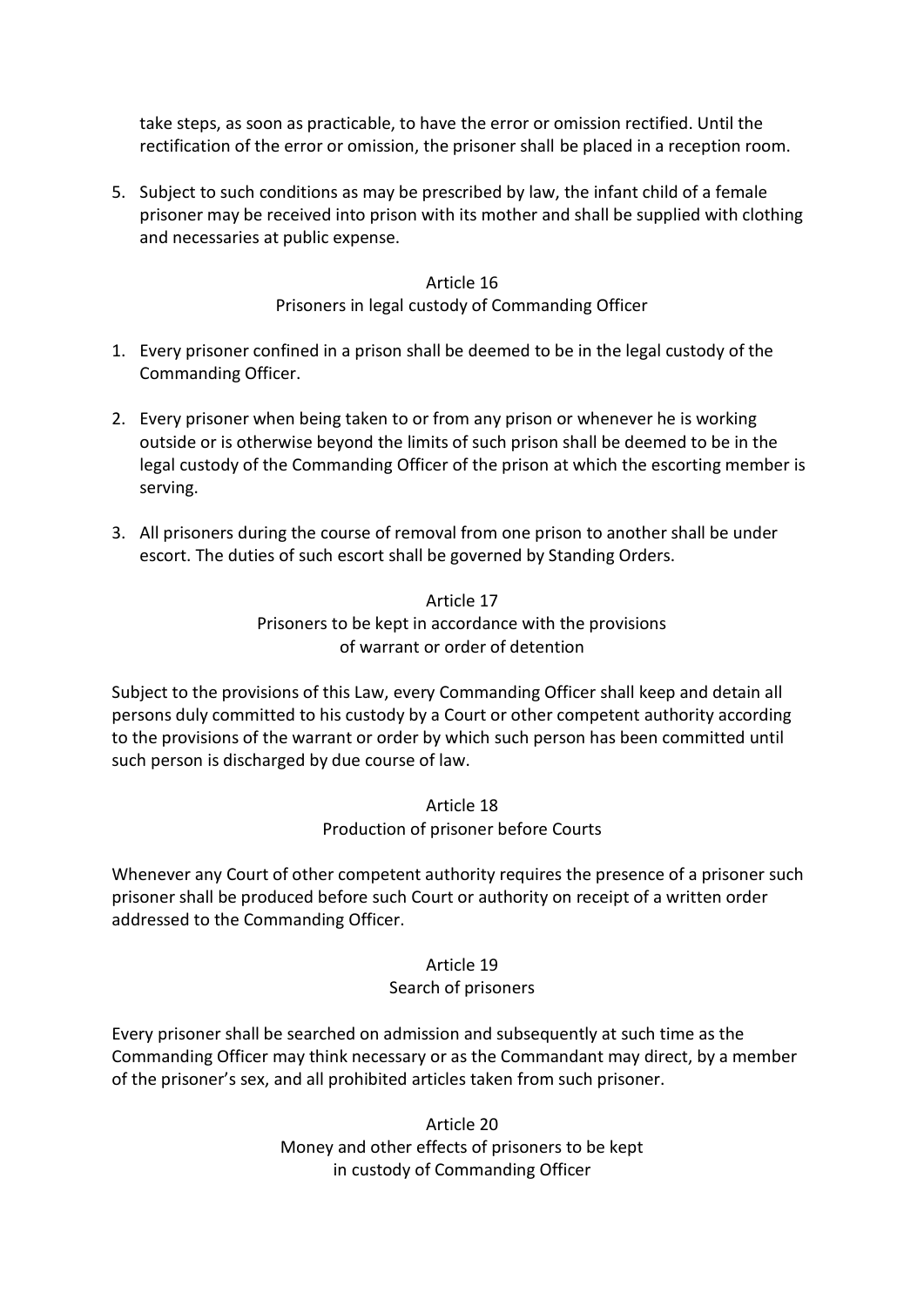1. All money, clothing or other personal effects belonging to a prisoner, which he is not, allowed retaining while undergoing a term of imprisonment or detention, shall be placed in the custody of the Commanding Officer who shall keep an inventory thereof, which shall be signed by the prisoner. All such property shall be returned to such prisoner on his release from the prison;

Provided that the Commanding Officer may, at the request of the prisoner, permit any property to be sent to the prisoner's relatives or friends.

2. When the clothes of a prisoner are so old, worn out or filthy is to be useless or incapable of being cleaned or likely to cause an infectious disease, the Commanding Officer shall order their destruction, and in such a case, on the release of such prisoner, clothes, which conform to respectability, shall be issued to him at public expense.

Chapter 2 – Classification of prisoners

# Article 21 Reception Board

At every prison there shall be whenever practicable, a Reception Board consisting of the Commanding Officer and such other parson as the Commandant may determine, who shall, as soon as possible after a prisoner's reception is prison, interview him and consider, having due regard to his age, character and previous history, his classification and the arrangements to be made for his training and rehabilitation.

## Article 22

## Separation of male and female prisoners

- 1. Male and female prisoners shall be confined in separate establishments or separate parts of a prison in such manner as to prevent, as strictly as practicable, their seeing or conversing or holding any intercourse with each other.
- 2. In every prison in which female prisoners are imprisoned there shall be a woman member who shall have the care and the superintendence of the female prisoners and who shall be responsible for their discipline.

#### Article 23

#### Separation of classes of prisoners

With a view to facilitating their training and minimizing the danger of contamination the following classes of prisoners of each sex shall, as strictly as the prison accommodation renders it practicable, be separated from one another, namely:

- (a)- remand prisoners and prisoners awaiting trail from convicted criminal prisoners;
- (b)- juvenile prisoners from young prisoners and adults;
- (c)- first offenders from recidivists and habitual offenders;
- (d)- such other classes of prisoners as the Commandant may direct from time to time.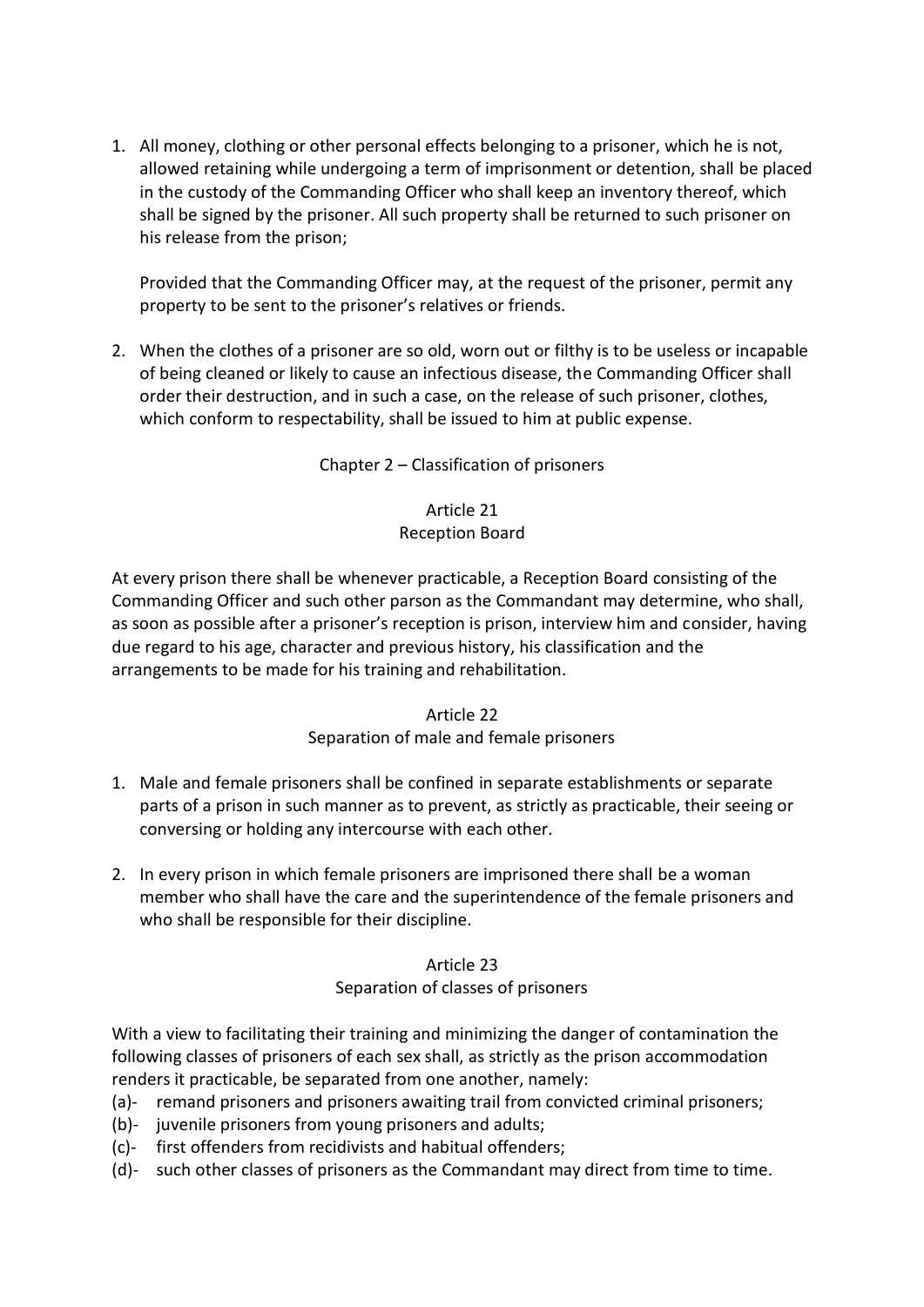# Article 24 Progressive stage system

All convicted criminal prisoners shall, where possible, serve their pertinences in accordance with the progressive stage system to be prescribed by Regulations.

# Chapter 3 – Labour of prisoners

## Article 25 Labour of Prisoners

All convicted criminal prisoners shall, unless medically unfit, be required to work within or without the precincts of any prison in any part of the Republic and in any employment assigned by the Commanding Officer:

## Provided that:

- (a)- female prisoners shall be employed within the precincts of the prison only on such labour as is compatible with the nature of their sex;
- (b)- juvenile prisoners shall be employed only on such labour as is considered of educational or rehabilitative nature;
- (c)- prisoners other than convicted criminal prisoners shall be required to keep their cells, precincts of cells, furniture, clothing and utensils clean. Other employment for which they are suitably qualified may be given to them at their own request.

## Article 26

## Remuneration to prisoners for work done

Convicted criminal prisoners serving sentences of imprisonment in establishments where facilities for work may be available shall be paid remuneration for work done in accordance with Regulations.

## Chapter 4 – Maintenance of Prisoners

## Article 27

## Food of prisoners

- 1. Every prisoner shall be entitled to a sufficient, quantity of plain whole-some food in accordance with the dietary scale as may be prescribed by Regulations. Provided that a prisoner may be permitted to receive food from private sources at proper hours subject to examination and to such other conditions as the Commandant may direct.
- 2. In appropriate cases due regard shall be had to the prisoner's former mode and standard of life and especially to the type of diet to which he is accustomed.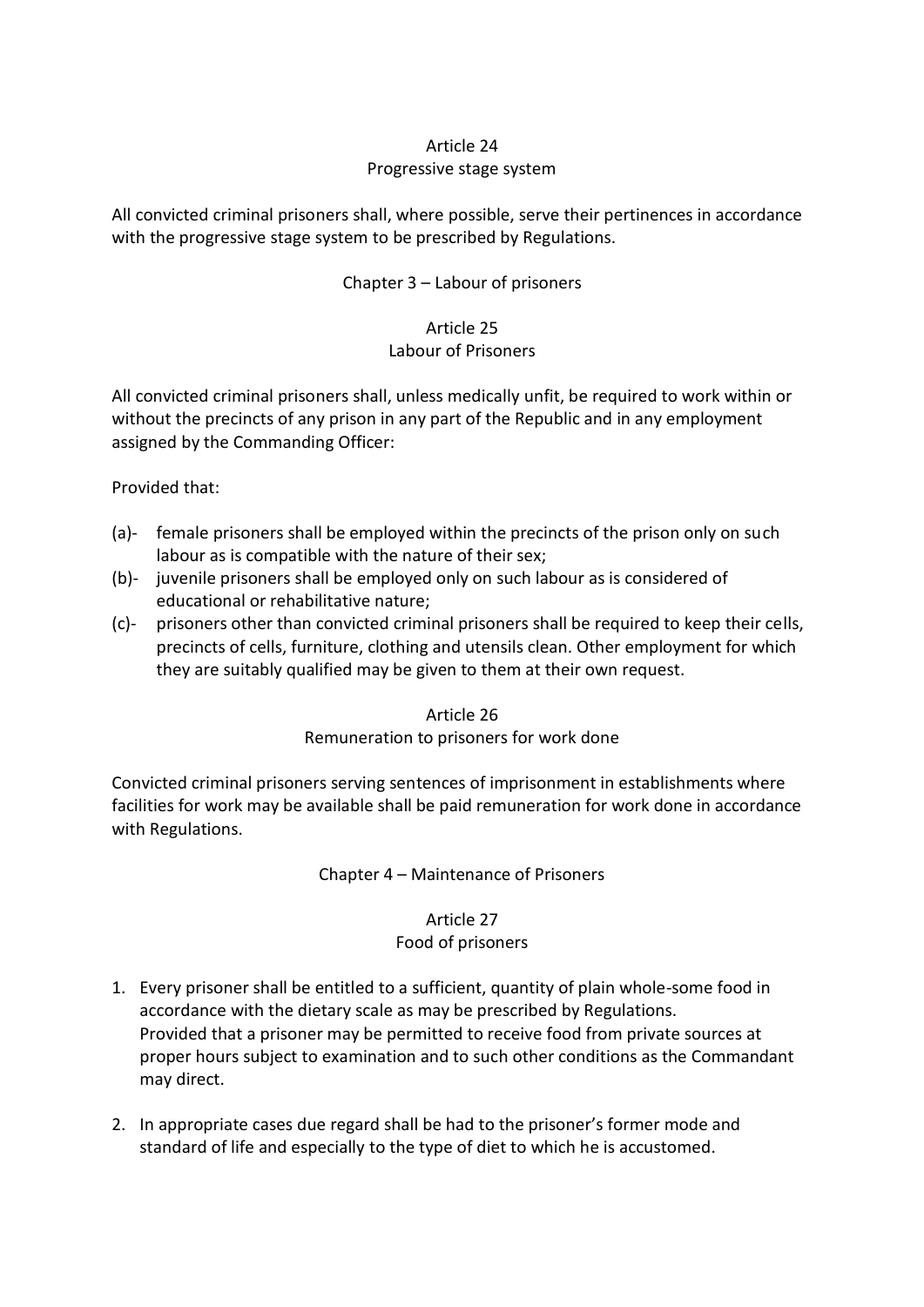# Clothing of prisoners

- 1. Every convicted criminal prisoner shall be supplied with and shall wear such prison clothing or badges as may be prescribed by Regulations. Additional or alterative clothing may be supplied on the recommendation of the medical officer or by order of the Commanding Officer on cause being shown.
- 2. If a prisoner other than a convicted criminal prisoner does not provide himself with clothing or if such clothing is, in the opinion of the Commanding Officer, unsatisfactory, such prisoner shall be provided with the prison clothing.

Article 29 Bedding of prisoners

- 1. Every prisoner shall be supplied with bedding as prescribed by Regulations.
- 2. Additional or alternative bedding may be supplied on the recommendation of the medical officer.

Chapter 5 – Health of Prisoners

# Article 30 Prison infirmaries

As far as possible, there shall be provided an infirmary or proper place for the medical care of sick prisoners in every prison and other penal institution.

#### Article 31 Medical Officer

- 1. As far as possible, there shall be provided a medical officer for every prison and other penal institution who shall be responsible for the health and medical care of all prisoners and inmates therein, otherwise, the nearest medical officer to that prison area shall pay care regular visits and be responsible for the health and medical of all prisoners.
- 2. The duties and responsibilities of the medical officer shall be prescribed by Regulations.

Chapter 6 – Education and Social Relations of Prisoners

# Article 32 Education of prisoners

1. The Commanding Officer shall take all steps that he considers practicable to arrange educational classes for prisoners and shall permit them in their leisure time to study and to practice handicrafts. Special attention shall be paid to the educational in a trade of those prisoners who are likely to find difficulty in earning a living on release.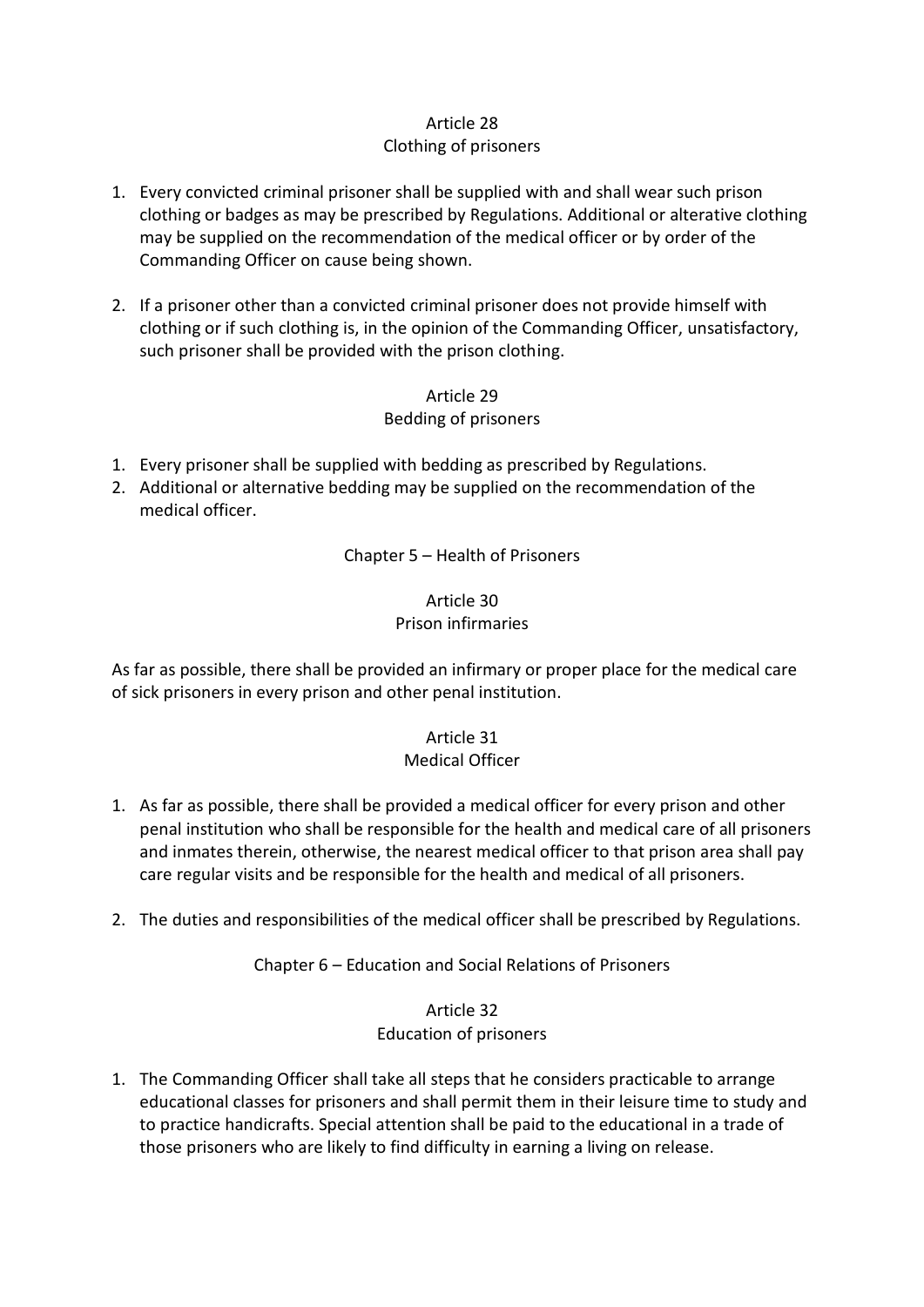- 2. The Secretary may appoint Sheikhs and orientation officer for the religious instruction of prisoners and for the holding of religious services. They may receive such remuneration or reimbursement for their expenses as may be prescribed by Regulations.
- 3. The Commanding Officer may arrange, where practicable for lectures, concerts, shows, etc, for prisoners to take place outside the hours of employment.
- 4. Wherever possible, facilities shall be provided for the physical training, games and recreation, particularly in the case of young prisoners and long term prisoners.
- 5. Wherever possible, there shall be a library in each prison and prisoners shall be permitted to draw books from the library in accordance with such directions as the Commandant may give from time to time.

## Article 33 Family relationship of prisoners

- 1. Special attention shall be paid by the Commanding Officer to the maintenance of such relations between a prisoner and his family as are considered by the Commanding Officer to be desirable in the bests of both the prisoner and his family.
- 2. Every prisoner shall be encouraged and assisted, as far as is practicable and desirable, to maintain or establish such relations with persons or agencies outside the prison as any promote the best interests of his family or his special rehabilitation.

# Article 34

## Release on parole

- 1. A prisoner serving a sentence of imprisonment for a period of 5 years or more may, on the recommendation of the Commanding Officer, be allowed by the Commandant within 3 months of the date he is due for release on conditions and for reasons approved by the Commandant, to be temporarily absent from prison on parole for a stated length of time which shall not exceed 21 days.
- 2. The Commandant or the Commanding Officer may at any time recall a prisoner released on parole.
- 3. Any prisoner who fails to return to prison on the completion of the period of his parole or when informed that he has been recalled under the provisions of the preceding paragraph shall be guilty of an offence and may be arrested without warrant and shall be liable on conviction to the same punishment as if he had escaped from prison.
- 4. Any prisoner released on parole who contravenes the conditions imposed upon him shall guilty of an offence and shall on conviction be liable to imprisonment for a period not exceeding 6 months.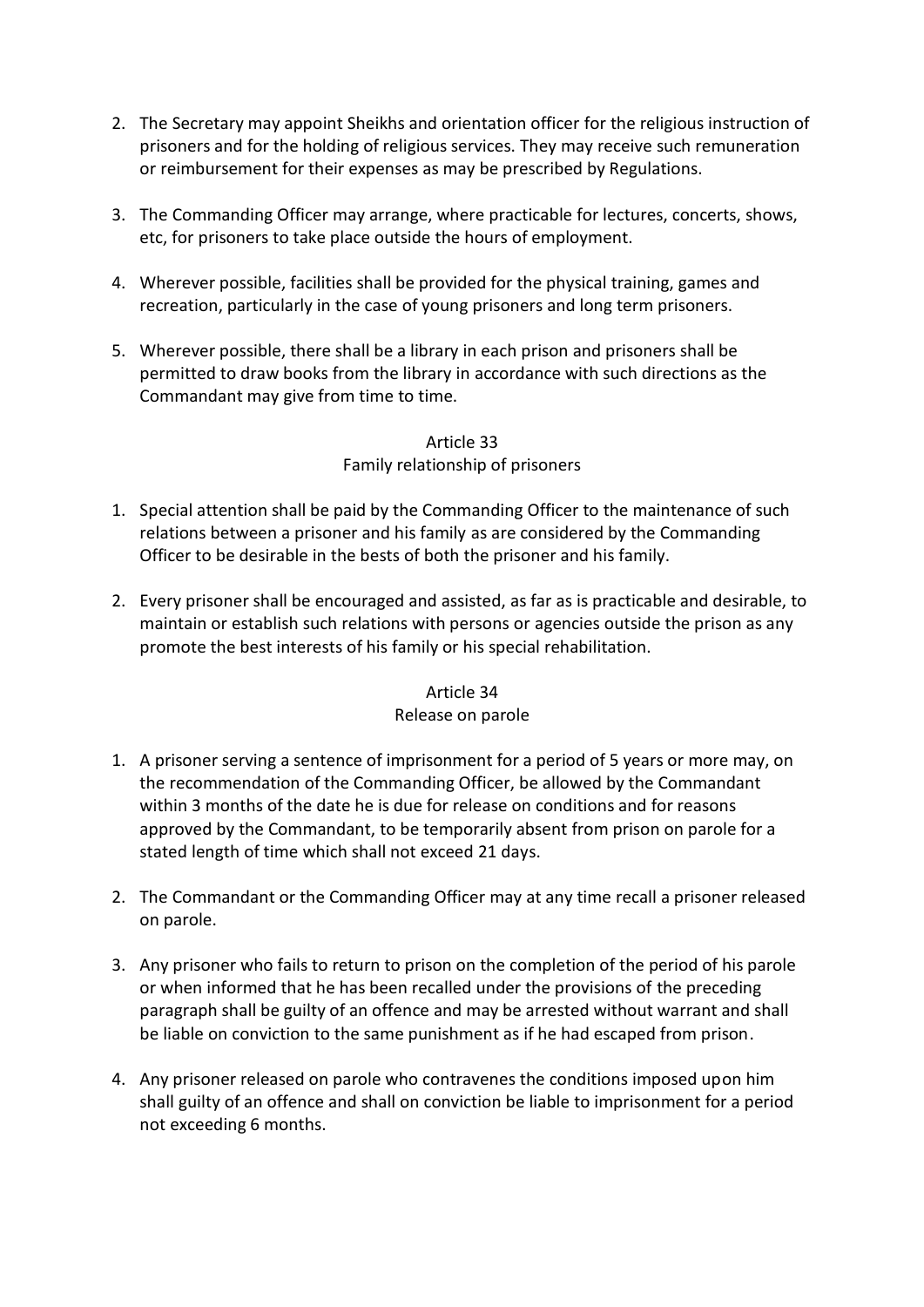5. Any prisoner temporarily released on parole if committed any crime shall be convicted according to laid down regulations and laws.

#### Article 35 Visits and letters

Visits to and communication with prisoners may be allowed as prescribed by Regulations.

## Article 36 Petitions and complaints

- 1. Every prisoner shall have the right to petition the higher authority but in exercising that right shall address the petition through the Commandant.
- 2. A prisoner may make complaints to such authorities in such manner as may be prescribed by Regulations

Chapter 7 – Prisoners under Sentence of Death

# Article 37

Supervision etc. of prisoner under sentence of death

Notwithstanding the provisions of this or any other law, a prisoner under sentence of death:

- (a)- shall be confined apart from other prisoners and shall be under constant supervision by day and night;
- (b)- shall not be subject to employment;
- (c)- may be allowed special facilities to correspond with relatives, friends and legal advisers;
- (d)- may be permitted to see religious elements in accordance to his faith wherever practicable.

## Article 38

Access to prisoners under sentences of death

- 1. No person other than members, the medical officer and judicial authorities in the course of their duty, shall have access to any prisoners under sentence of death without a written order from the competent authority.
- 2. Notwithstanding the provisions of this or any other law, visits to a prisoner under sentence of death by any person for any purpose shall take place in the presence and hearing of at least 2 members. One of whom shall be of or above the rank of N.C.O.
- 3. For the purposes of this and the preceding Article, a prisoner under sentence of death shall include an appellant prisoner under sentence of death.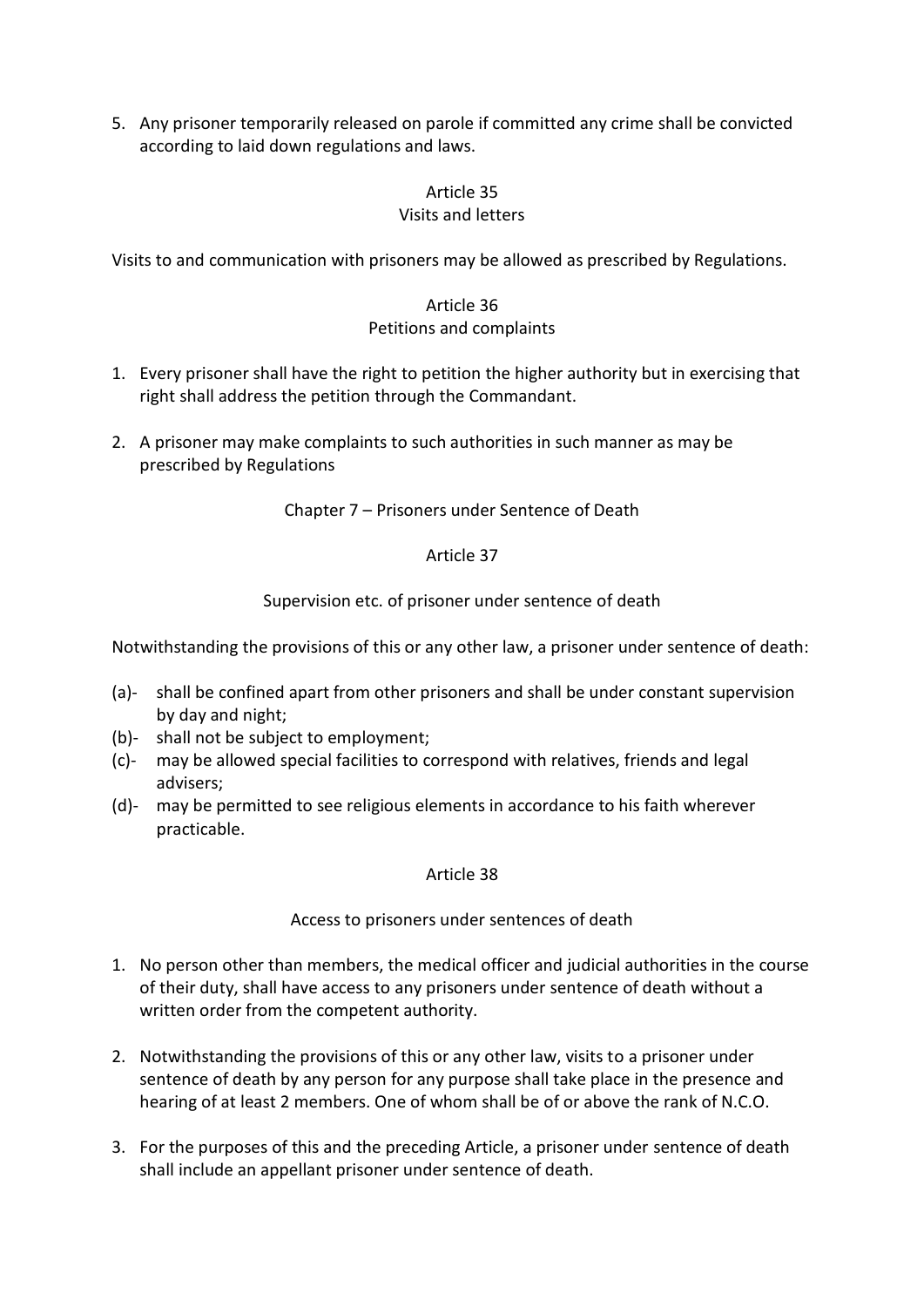#### Chapter 8 – Removal of certain Prisoners

Article 38

#### Removal of sick prisoners to hospital

- 1. In case of serious illness of a prisoner confined in a prison in which there is no suitable accommodation for such prisoners, the Commanding Officer may, on the advice of the medical officer, make an order for this removal to a Government hospital. In cases of emergency such removal may be ordered by the Commanding Officer without the advice of the medical officer.
- 2. Any Prisoner who has been removed to a hospital under the provisions of this Article shall be deemed to be under detention in the prison from which he was so removed.
- 3. Whenever the medical officer in charge of such hospital considers that the health of a prisoner removed to hospital under the provisions of this Article no longer requires his detention therein, he shall notify the Commanding Officer who shall notify the Commanding Officer who shall thereupon cause such prisoner to be brought to the prison if he is still liable to be confined therein.
- 4. All precaution shall be taken by the Commanding Officer to prevent the escape of any prisoner, who may at any time be under treatment therein, and it shall be lawful for such officers and employees to take such measures for preventing the escape of any such prisoner as shall be necessary.
- 5. Where in any case from the gravity of the offence for which any prisoner may be in custody or for any other reason the Commanding Officer considers it desirable to take special measures for the security of such prisoner while under treatment in hospital, it shall be lawful for him to give such prisoner into the charge of members of the Custodial Corps not being less than two in number, one of whom shall always be with such prisoner day and night and such members shall be vested with full power and authority to do all things necessary to prevent such prisoner from escaping and shall be answerable for his safe custody until such time as he is handed over to the Commanding Officer on his discharge from hospital or until such time as his sentence expires, whichever may first occur.

#### Article 40

#### Removal of leper prisoner to leper settlements

1. Where a prisoner confined an a prison appears to the Commandant on the certificate of a medical officer to be a leper, the Commandant may, subject to the provisions of the succeeding paragraph, by order in writing, direct his removal to any leper settlement, there to be kept and treated until cured of his leprosy or until such time as he ceases to be liable to confinement in prison, which ever time is the earlier.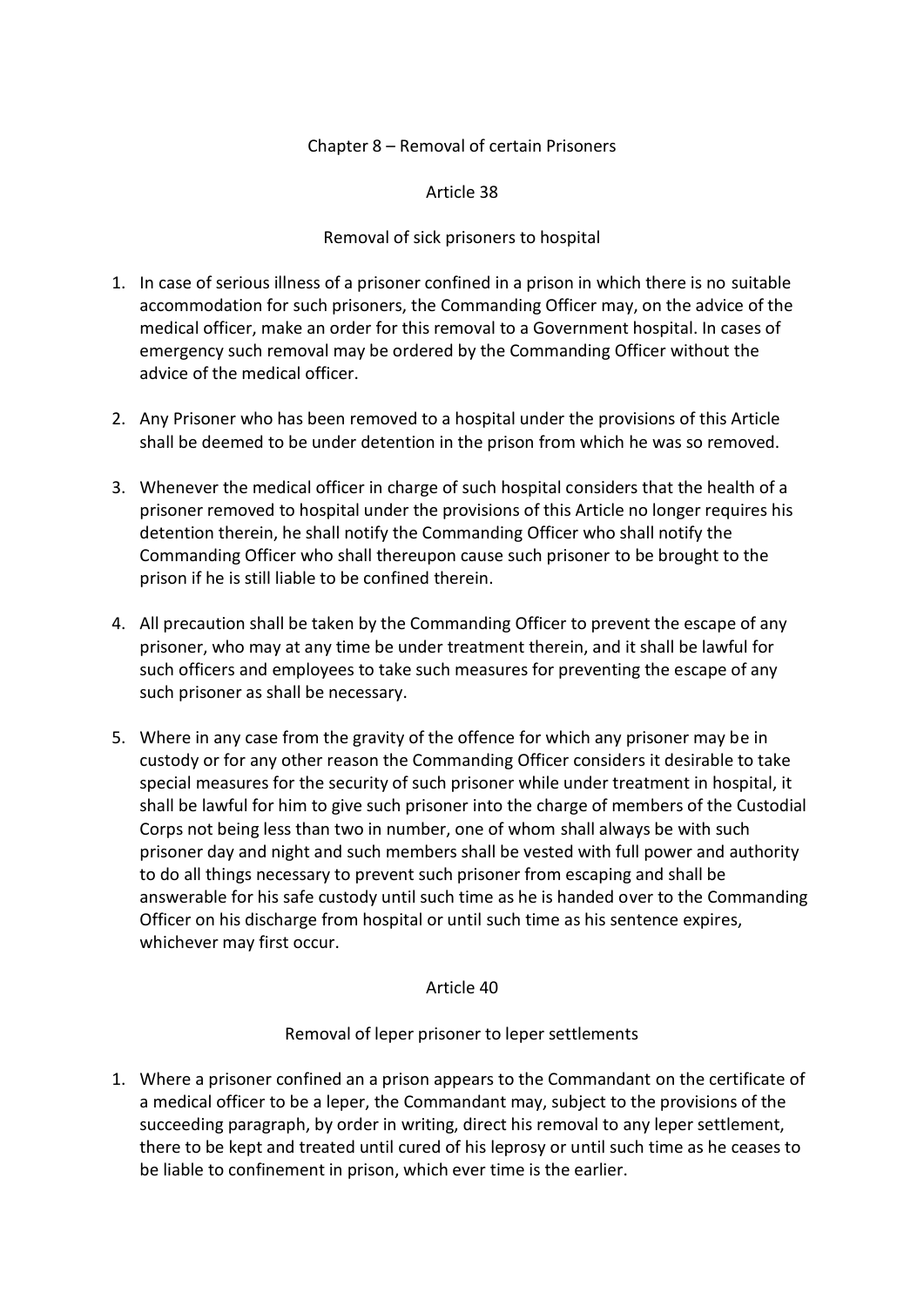- 2. No order shall be made by the Commandant under the preceding paragraph unless and until he has received notification in writing that the person in charge of the leper settlement to which he wishes to remove the leper prisoner is able and willing to receive such prisoner.
- 3. So long as any prisoner who has been removed to any such settlement under the provisions of this Article shall remain therein and remain liable to confinement in prison, the person in charge of such settlement shall from time to time transmit to the Commanding Officer of the prison from which prisoner was received a certificate signed by him that it is in his opinion necessary that the prisoner should remain in such settlement.
- 4. When in the opinion of the person in charge of the leper settlement it is no longer necessary that any prisoner who has been removed to such settlement should remain therein and if such prisoner in still liable to confinement in prison, the person in charge of the settlement shall transmit to the Commanding Officer of the prison from which the prisoner was removed a certificate stating that such necessity has ceased and thereupon the Commanding Office shall forthwith cause such prisoner to be brought back to the prison if he is still liable to be confined therein.
- 5. Every reasonable precaution shall be taken by the person in charge of the leper settlement and the other persons employed therein to prevent the escape of any prisoner who may at any time be under treatment therein, and it shall be lawful for such persons to take such measure for the preventing of the escape of any such prisoner as shall be necessary.

Provided that nothing shall be done under the authority of this Article which, in the opinion of the person in charge of such settlement, is likely to be prejudicial to the health of such a prisoner.

6. For the purpose of this Article, "leper" means a person suffering from active leprosy.

#### Article 41

#### Removal of prisoner of unsound mind

- 1. Whenever the medical officer or the Commanding Officer is of the opinion that any prisoner is of unsound mind he shall take all necessary action to procure his adjudgement as such under the relevant law. On adjudgement of such prisoner as a person of unsound mind he shall be removed as soon as convenient from the prison and confined in a mental hospital.
- 2. Whenever any prisoner removed to a mental hospital is entitled to be discharged in accordance with the provisions of the relevant law, the officer in charge of such mental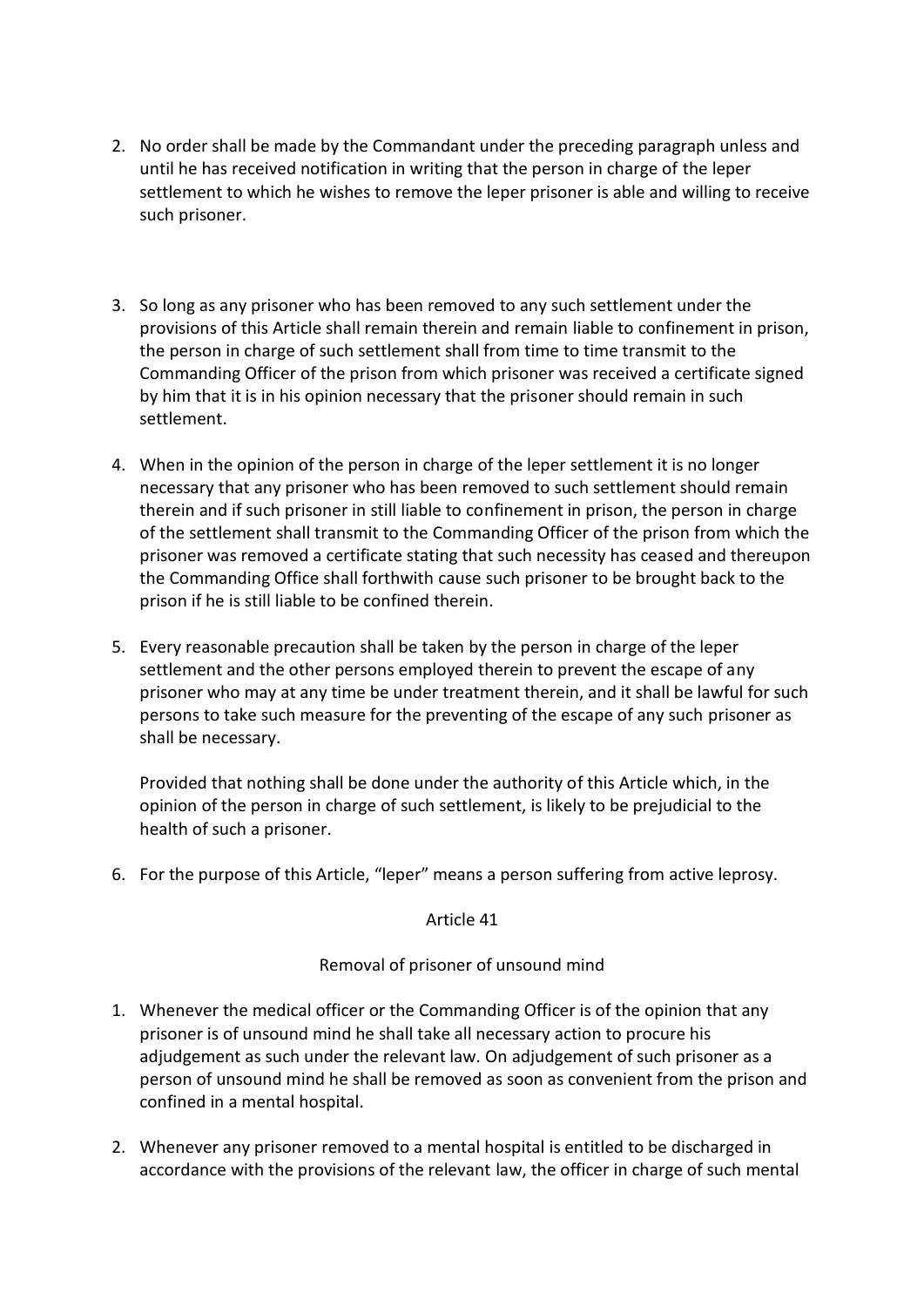hospital shall notify the Commanding Officer of the prison from which the prisoner was removed and the prisoner shall be delivered into his custody if still liable to be confined in prison, and if no so liable, be released. The period during which the prisoner has been detained in such mental hospital shall be reckoned as part of his term of imprisonment.

## Article 42

# Notification to judicial authorities in case Of removal of certain prisoners

The Commanding Officer shall, without delay, notify the judicial authority concerned of the removal under the provisions of this Chapter of any prisoner awaiting trial or the hearing of any appeal.

#### Article 43

Members, etc. not liable for escape of prisoners in hospital, etc.

If any prisoner escapes during such time as he is in any leper settlement or mental hospital, no member shall held answerable therefore, unless such prisoner shall have been in the personal custody of such member and no medical officer, person in charge of a leper settlement or other person shall be held answerable therefore unless it can be shown that he has helped such prisoner to escape or has willfully neglected to take reasonable precautions to prevent his escape.

Chapter 9 – Use of Force and Weapon against prisoners

#### Article 44

## Use of force weapons against prisoners

- 1. A member may use such force against a prisoner so is reasonably necessary in order to make him obey lawful order he refused to obey or in order to maintain discipline.
- 2. a member may use weapons against any prisoner escaping or attempting to escape

Provided that:

- (a)- resort shall not be had to the use of any weapon unless the member has reasonable ground to believe that they cannot otherwise prevent the escape; and
- (b)- resort shall not be had to the use of violence against a prisoner unless the member has first given a warning to the prisoner that he is about to fire upon him and such warning goes unheeded;
- 3. A member may use weapon against any prisoner;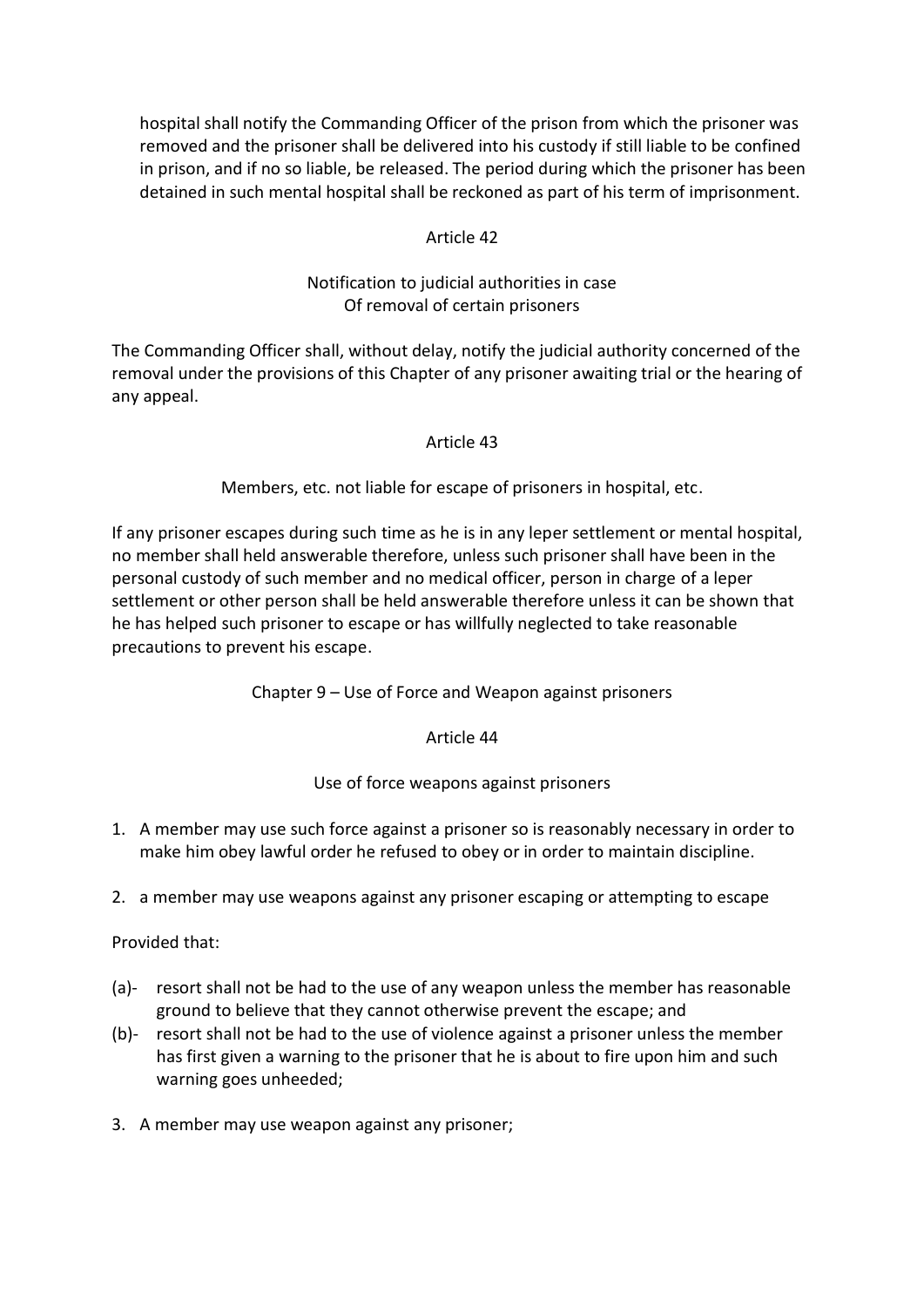- (a)- engaged in any combined breaking out or in any attempt to force or break open the outside door or gate or enclosure wall of the prison, and may continue to use such weapons so long as such combined breaking out is actually being cared out;
- (b)- using violence to any member or other person if such member has reasonable ground to believe that the member or other person is in danger of life or limb, or any other grievous harm;
- (c)- engaged with others in riotous or threatening behavior and refused to desist when called upon.
- 4. Notwithstanding the provisions of paragraph 2 and 3 of this Article, no members shall use any weapon against prisons in the presence of his superior in rank except under the orders of such superior in rank.
- 5. The use of any weapons under this Article shall, as far as possible, be to disable and not to kill.
- 6. Whenever a weapon has been used resulting in a serious injury or a firearm has been used, the Commanding Officer shall, without delay, investigate the cause and circumstance of such use of the weapon or firearm and submit his findings to the Commandant and the competent judicial body.

# Chapter 10 – Death of Prisoners

#### Article 45

## Death of prisoners

On the death of a prisoner, the commanding Officer shall, without delay notify:

- a) the medical officer who shall certify the cause of death;
- b) the competent judicial authority for the purpose of holding any inquiry into the cause of death under the provision of any relevant law;
- c) The next of kin, where possible.

## PART V.

## DISCIPLINARY AND PENAL PROVISIONS

## Article 46

## Disciplinary proceedings

No prisoner shall be subjected to disciplinary proceeding except in accordance with the provision of this part.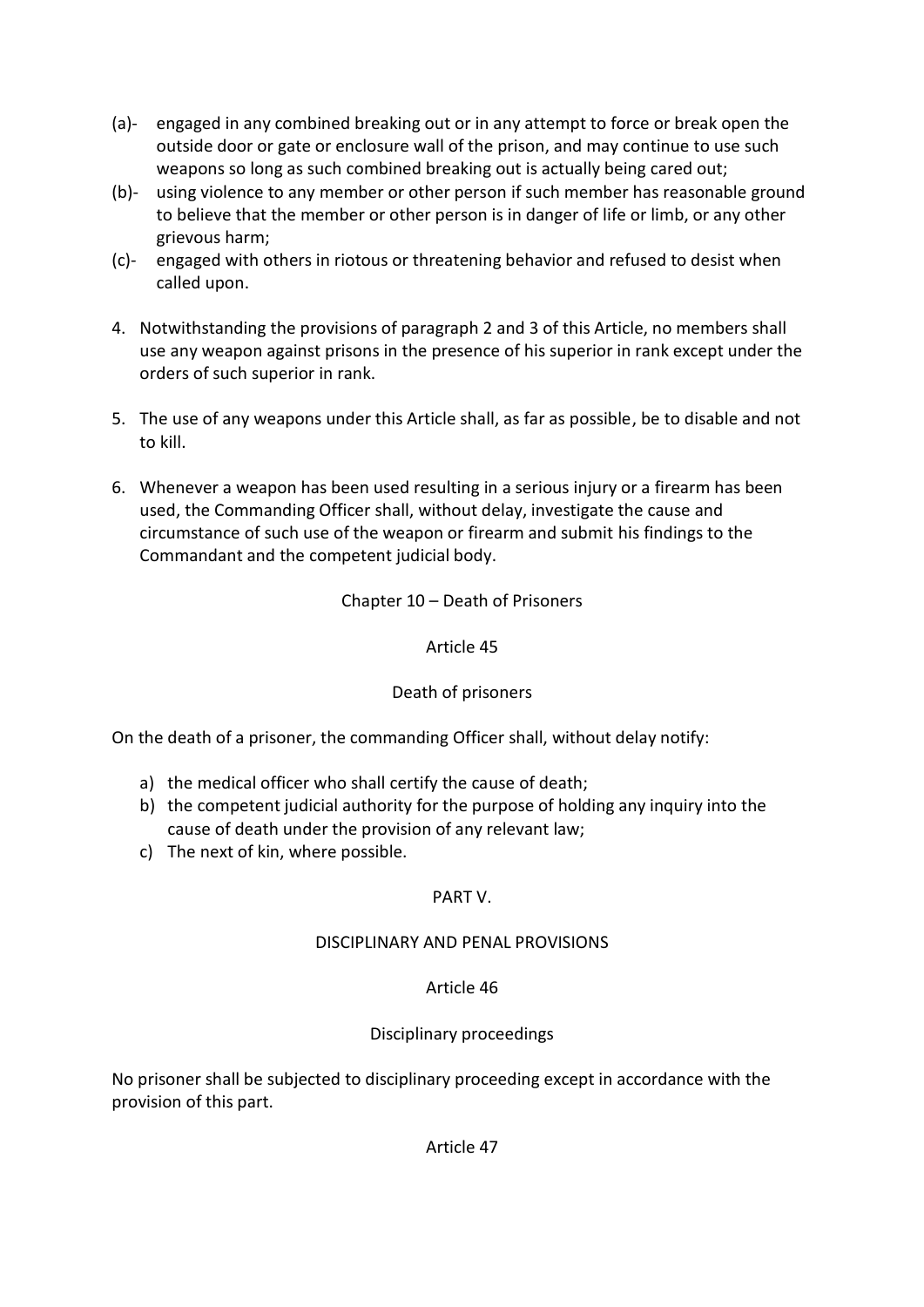## Minor prison offences

- 1. Any prisoner who commits any of the following acts shall be guilty of a minor prison offence:
	- (1)- Talking during working hours or talking loudly, laughing or singing at any time after a having been ordered by a member;
	- (2)- quarreling with any other prisoner;
	- (3)- secreting any article whatsoever;
	- (4)- showing disrespect to any member or other employee of the prison or an official visitor;
	- (5)- assaulting or taking part in any attack on any other prisoner;
	- (6)- answering untruthfully any question put to him by a member or other employee of the prison or any official visitor;
	- (7)- holding any communication in writing, by word of mouth or otherwise with any person in contravention of this Law, Regulations, Standing Orders and any lawful orders or directions;
	- (8)- omitting to assist in the maintenance of discipline by not reporting any prison officer, or failing to give assistance to a member when called upon to do so;
	- (9)- doing any act or using any language calculated to wound or offend the feelings of any other prisoner;
	- (10)- doing any act calculated to create unnecessary alarm in the mind of any prisoner or any member or other employee of the prison;
	- (11)- leaving without permission of a member the party to which he is attached, or the part of the prison in which he is confined;
	- (12)- leaving without permission of a member the ward, yard, place in file, seat or berth assigned to him;
	- (13)- loitering about the yards or lingering in the wards when these are open;
	- (14)- omitting or refusing to march in file when moving about the prison or proceeding to or returning from work;
	- (15)- visiting the latrines without permission of a member or remaining there longer than is necessary;
	- (16)- refusing to eat the food prescribed by the prison dietary scale;
	- (17)- eating or appropriating or having in his possession any food not assigned to him or taking from or adding to the portions assigned to other prisoners;
	- (18)- removing without permission of a member food from the kitchen or from the place where meals are served, or disobeying any order as to the issue and distribution of food and drink;
	- (19)- willfully destroying food or throwing it away without order;
	- (20)- giving, bartering or selling any portion of his food or any liquor or tobacco which he may be allowed to receive to any other prisoner or person;
	- (21)- introducing into food or drink anything likely to render it unpalatable or unwholesome;
	- (22)- omitting or refusing to wear the clothing given to him, or exchanging any portion of it for the clothing of other prisoners or losing, discarding, damaging or altering any part of it;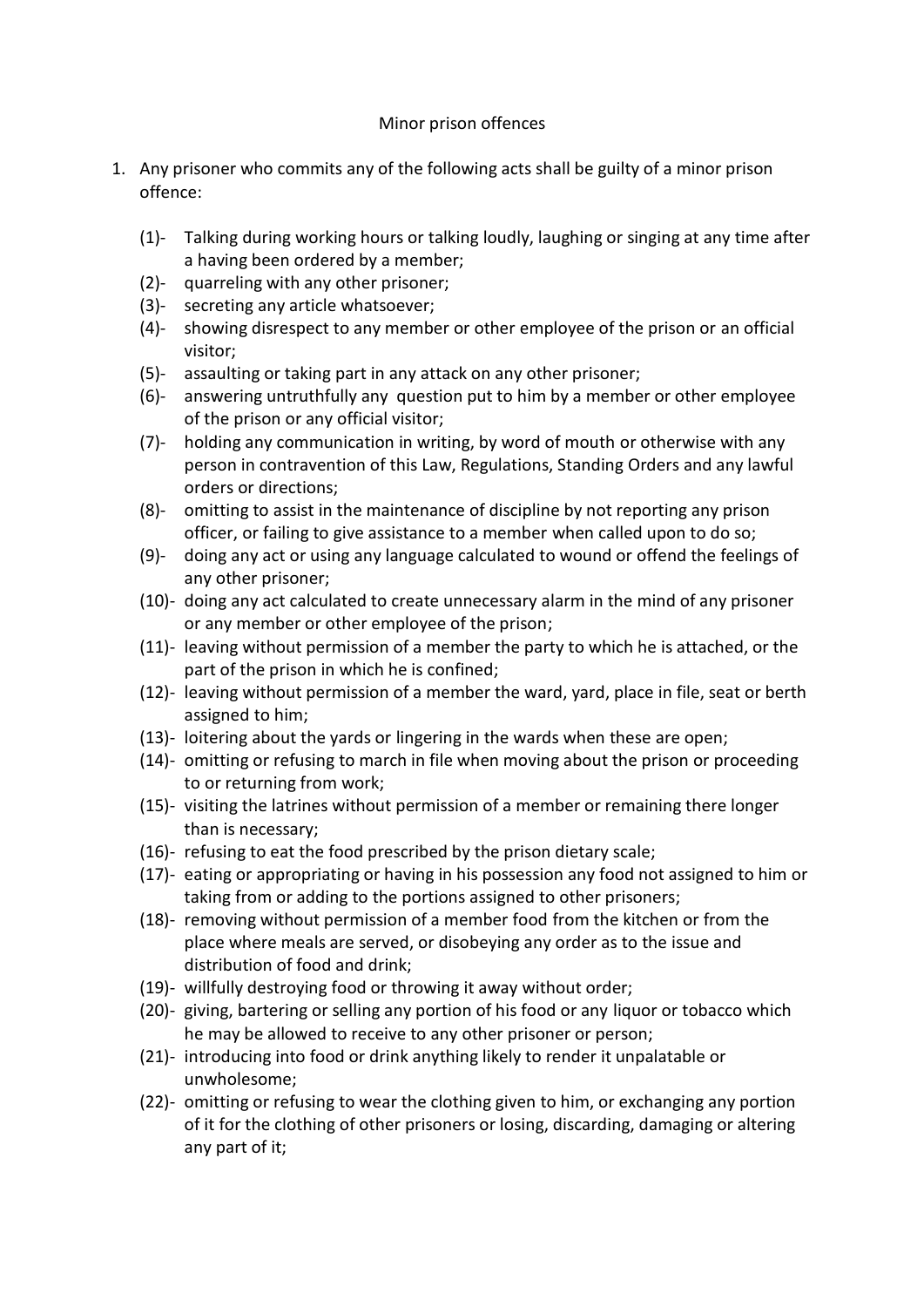- (23)- removing, defacing or attending any distinctive number, mark or badge, attached to, or worn on his clothing or person of any other prisoner;
- (24)- omitting or refusing to keep himself clean or disobeying any other regulating the cutting of hair;
- (25)- omitting or refusing to keep clothing, blankets, bedding or utensils clean or disobeying any order to the armament or disposition of such articles;
- (26)- tampering in any way with prison locks, lamps or lights or other property with which he has no concern;
- (27)- taking the prison clothing or any part of the prison kit of any other prisoner;
- (28)- committing a nuisance in any part of the prison
- (29)- spitting on, or otherwise soiling, any floor, door, wall or other part of the prison building or any article in the prison;
- (30)- willfully befouling the wells, latrines, washing or bathing place;
- (31)- damaging the trees within the enclosure of the prison;
- (32)- omitting or refusing to take care of all prison property entrusted to him;
- (33)- omitting or refusing to take reasonable care of or damaging or misappropriating, the materials entrusted to him to work;
- (34)- omitting to report at once any loss, breakage or damage which he may have caused to prison property or implements;
- (35)- manufacturing any article without the knowledge or permission of the Commanding Officer;
- (36)- performing any portion of the task allotted to another prisoner, or obtaining the assistance of another prisoner in the performance of his own task;
- (37)- appropriating any portion of the task performed by another prisoner;
- (38)- mixing or adding foreign substance to the materials issued for work;
- (39)- cursing or swearing or using indecent, violent, threatening or insubordination language;
- (40)- causing or omitting to assist in suppressing violence or insubordination of any kind;
- (41)- immoral, disorderly or indecent behavior;
- (42)- omitting or refusing to help any member in case of an attempted escape or of an attack upon such member or another prisoner;
- (43)- disobeying any lawful order of a member or other employee of the prison;
- (44)- idling or refusing to work or showing negligence in the performance of his allotted task;
- (45)- defacing or damaging the walls, furniture or other property of the prison;
- (46)- malingering or feigning sickness;
- (47)- refusing or avoiding to undergo medical treatment;
- (48)- having in this possession any prohibited article or any food, money, clothing, provisions, liquor, tobacco, letter, paper, book, drug or any other article which he has not specifically been authorized to have in his possession;
- (49)- any other act or omission to the prejudice of good order or discipline;
- (50)- attempting to commit or aiding or abetting the commission of any of the foregoing offences.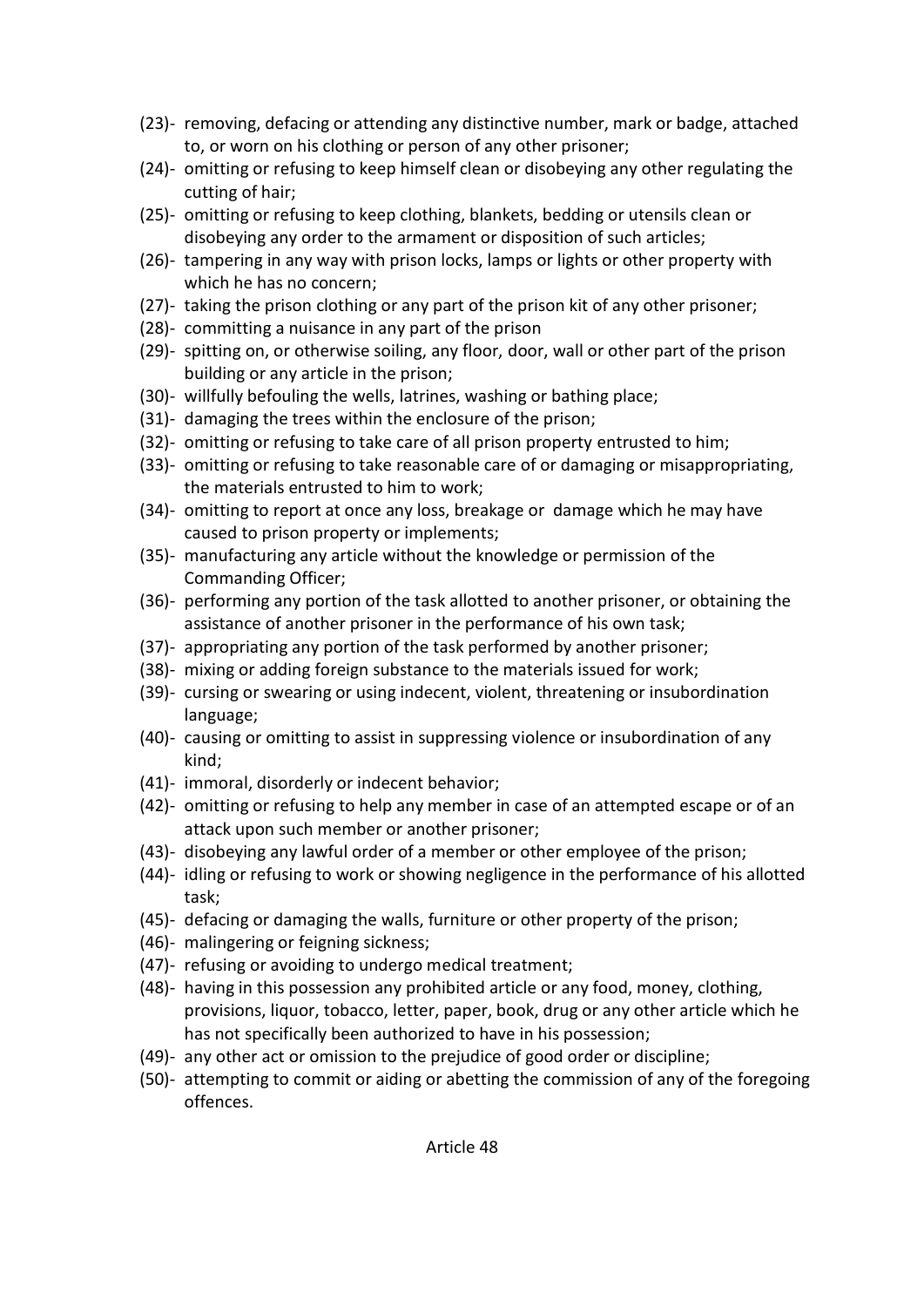## Aggravated prison offences

Any prisoner who commits any of the following acts shall be quality of an aggravated prison offence:

- (1)- mutiny or jostlement to mutiny;
- (2)- escape or attempt to escape;
- (3)- taking part in an assault or attack on a member;
- (4)- aggravated or repeated assault on another prisoner;
- (5)- willful destruction of prison property;
- (6)- willfully causing himself any illness, injury or disability;
- (7)- willfully making a false or groundless accusation or complaint against a member or other employee of the prison;
- (8)- repetition of a minor prison offence, after having been twice punished for the same minor offence;
- (9)- any act of gross misconduct or insubordination;
- (10)- using grossly abusive or offensive language to a member or other employee of the prison.
- (11)- When undergoing, or about to undergo, punishment, willfully making a disturbance tending to interrupt the order of the prison.
- (12)- Attempting to commit or aiding or abetting the commission of any of the foregoing office;

#### Article 49

## Inquiry into prison offences

- 1. The Commanding Officer may order any prisoner charged with a prison offence to be kept apart from other prisoners.
- 2. Every Prisoner accused of a prison offence shall be informed of the offence with which he is charged and shall be entitled to defend himself by:
	- a) hearing and questioning any witnesses giving evidence against him;
	- b) Making a statement himself;
	- c) Calling any witness whom he thinks necessary and whom the officer trying the charge is satisfied will materially assist in determining whether or not the prisoner is guilty of the offence with which he is charged.
- 3. Every charge against a prisoner shall be heard by the Commanding Officer without delay.

## Article 50

## Punishment for minor prison offence

The Commanding Officer may, after due inquiry, punish a prisoner found guilty of a minor prison offence by ordering him to undergo one or more of the following punishments: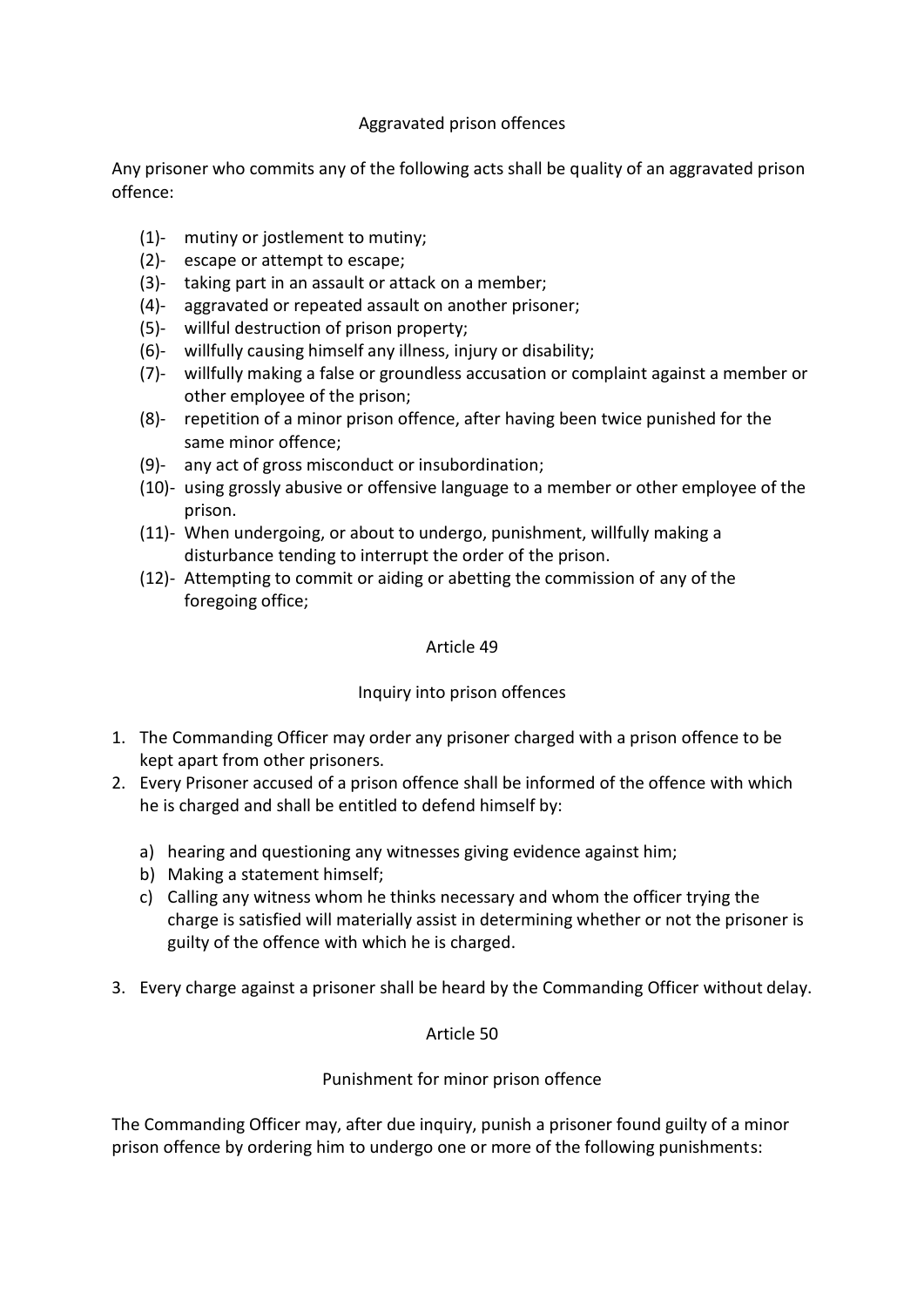- (a)- penal diet with or without cellular confinement not exceeding 4 days;
- (b)- forfeiture of remission not exceeding 14 days;
- (c)- deprivation of privileges;
- (d)- recovering from any sums deposited by the prisoner the cost of any article of prison property negligently lost or willfully damaged by the prisoner;

#### Punishment for aggravated prison offences

The Commanding Officer or ay officer authorized by the Commandant may, after due inquiry, punish a prisoner found quality of an aggravated prison offence by ordering him to undergo one or more of the following punishments:

- (a)- cellular confinement [*with or without penal diet*] for a period not exceeding 21 days and loss of remission for such period;
- (b)- Forfeiture of remission not exceeding 28 days;
- (c)- deprivation of privileges;
- (d)- Recovering from any sums deposited by the prisoner the cost of any article of prison property negligently lost or willfully damaged by the prisoner.

#### Article 52

#### Transfer for cases to the Commandant

The Commanding Officer may, in exceptional circumstances, transfer the case of a prisoner charged with an aggravated prison offence to the Commandant who may either dispose of the case himself or authorize another officer to deal with it. In such a case, the Commandant or the authorized officer may, after due inquiry, punish the prisoner found guilty of the aggravated prison offence by ordering him to undergo one more of the following punishment:

- (a)- Cellular confinement [*with or without penal diet*] for period not exceeding 30 day and loss of remission for such period;
- (b)- Forfeiture of remission not exceeding 90 days;
- (c)- Deprivation of privileges;
- (d)- Recovering from any sums deposited by the prisoner the cost of any article of prison property negligently lost or willfully damaged by the prisoner.

#### Article 53

## Power of the Commandant with regard to punishment

The Commandant may increase, add to, very or remit any punishment-imposed by the Commanding Officer or the authorized officer under Articles 50, 51 and 52.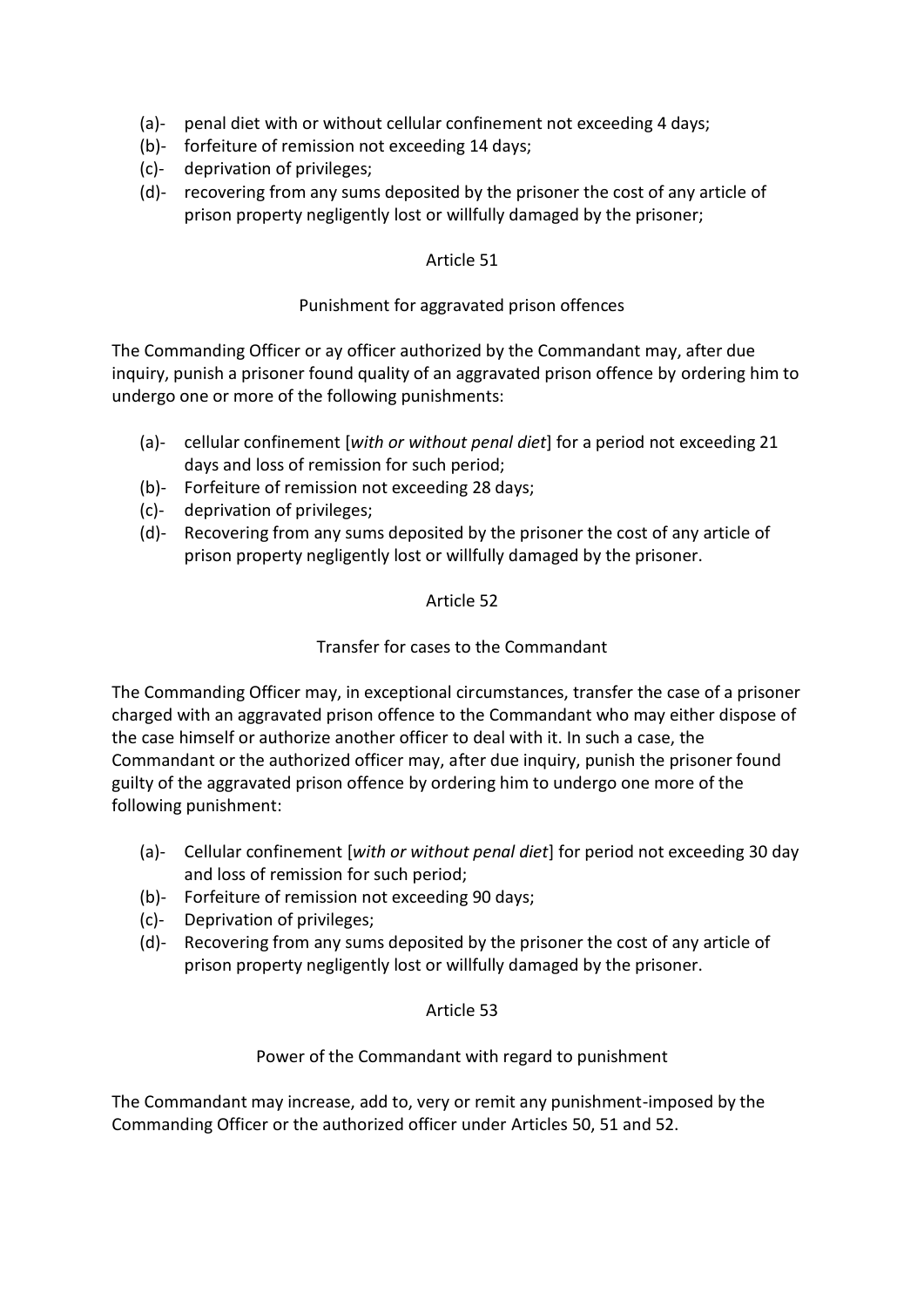Provided that nothing in this Article shall be construed as empowering the officer who inquired into the offence might have awarded the award of any greater punishment than.

Provided further that no punishment shall be increased without giving an opportunity to the prisoner of being heard in his defence.

# Article 54

# Punishment of penal diet

- 1. No prisoner shall be subjected to penal diet unless certified as medically fit to undergo it by a medical officer.
- 2. Punishment of penal diet shall not be combined with labour. It shall not exceed a continuous period of 5 days and an interval of the same period shall elapse before a further period of such penal diet.

# Article 55

# Punishment for aggravated prison officer by judicial authority

The Commandant or the Commanding Officer may direct that a competent judicial authority try a prisoner charged with an aggravated prison offence. On being found guilty such a prisoner shall, unless the act constitutes a more serious offence, be liable to be punished with imprisonment for a period not exceeding 6 months to run consecutively with any sentence then being served by him.

Provided that no proceedings shall be taken against any prisoner under this Article in respect of any offence for which he has already been punished under this law.

Article 56

## Indemnity of members

No action, civil or criminal, shall lie in any Court against any member for anything done (according to law)<sup>1</sup> in the execution of duty under this law, Regulations or Standing Orders.

## Article 57

## Remission of imprisonment

1. Convicted criminal prisoners sentenced to imprisonment shall by industry and good conduct, earn a remission of one–fourth of their sentence. Such remission can be considered only after the prisoner has served at least  $2/3$  of term

1

 $1$  This wide indemnity is limited by this qualification that that the acts of the members must be lawful and therefore must not infringe the rights and freedoms of the prisoners.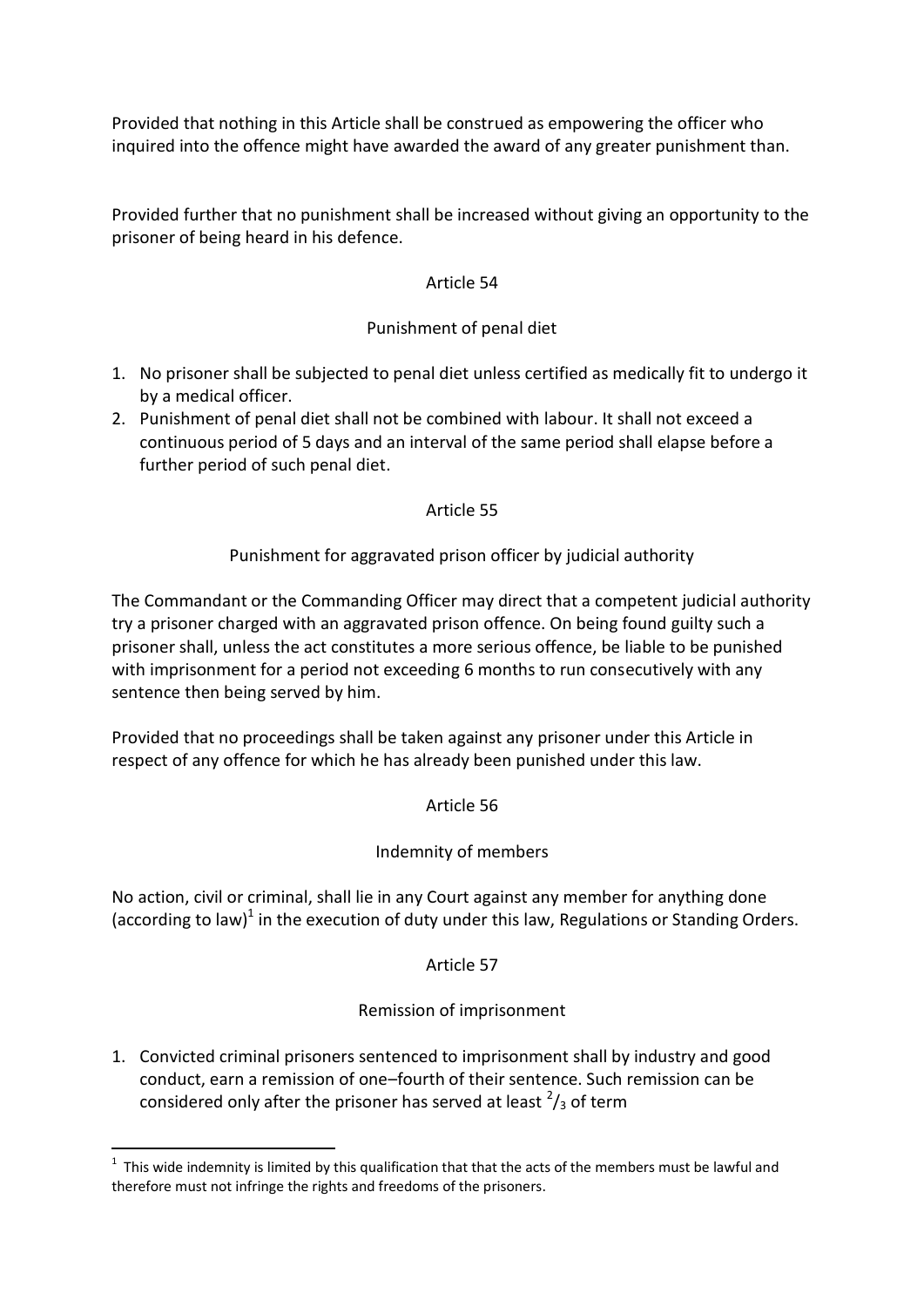- 2. In the case of prisoners serving sentences of imprisonment on the date of the commencement of this law, the period already served shall be counted towards such remission but in no case the right to release shall accrue before the commencement of this law.
- 3. On the recommendation of the Commandant and on the proposal of the Secretary, the President *of the Supreme Revolutionary Council* may grant to a prisoner further remission on special grounds.
- 4. For the purpose of giving effect to the provisions of this Article, each prisoner on admission shall be credited with the full amount of remission to which he would be entitled at the end of his sentence if his sentence if he lost or forfeited no such remission.
- 5. A prisoner may lose remission as a result of its forfeiture as a punishment for a prison offence and shall not earn any remission in respect of any period:
	- (a)- spent in hospital through his own fault or while malingering;
	- (b)- while undergoing confinement as a punishment in a separate cell.
- 6. The commandant shall have power to restore forfeited remission in whole or in part.

## Periodical submission of special report

The Commandant shall submit to the Secretary though the Attorney General a special report in the prescribed form on the general condition of every prisoner undergoing imprisonment for life or for a term exceeding 7 years, at the end of every 4 years of such imprisonment of such prisoner.

Provided that the Secretary may in any special case require that such report shall be submitted at more frequent intervals.

## DISCHARGE AND ASSISTANCE TO PRISONERS

Article 59

Responsibility of Commanding Officer for discharge of prisoners

- 1. The Commanding officer shall be responsible for the due discharge of all prisoners immediately upon their becoming entitled to release.
- 2. No Prisoner under treatment by the medical officer shall be discharged from prison except at his own request provided that in the opinion of the medical officer, such discharge can be affected without danger to the health of such prisoner or to the community.
- 3. All prisoners shall be discharged before noon on the date, on which they are entitled to be released, but should that date fall on a Friday or any public holiday, they shall be released before noon on the preceding day.
- 4. Prisoners shall, if practicable, be discharged from a prison situated in the area to which they belong.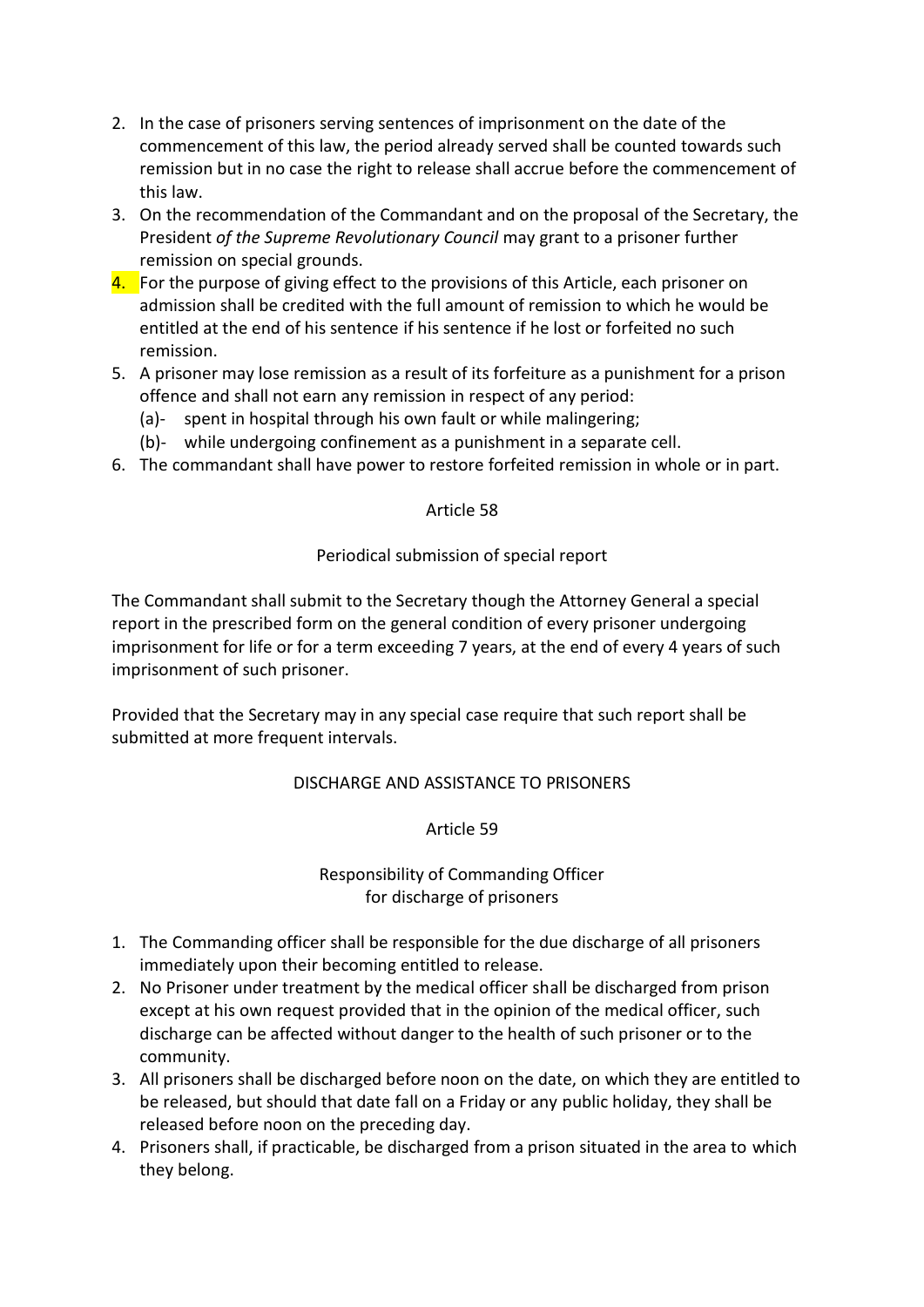## Assistance to discharged prisoners

- 1. Every long term prisoner shall be given an opportunity within 2 months prior to the date of his discharge to apply to a Prisoners' Aid Association, if any, for assistance.
- 2. In the case of a prisoner afflicted with infirmity of mind or body, it shall lie within the discretion of the commanding officer to afford on discharge such reasonable assistance as will enable that prisoner to reach his home in safety.
- 3. In default of suitable accommodating being provided for discharged prisoners who have to wait for faculties to enable them to return to their homes, it shall lie within the discretion of the Commanding officer to provide accommodation within the precincts of the prison but outside the staff quarters.
- 4. A prisoner discharged from a prison situated in a district in which be done not normally reside may, at his request, be returned at Government expense to his own district. Such prisoner shall be paid a subsistence allowance calculated at the rate of Sh. So 2/= pr night up to maximum of 4 nights traveling to his district.
- 5. With a view to preventing the repetition of crime, discharged long term prisoners who did not qualify for remuneration benefits on the grounds of ill – health or are without friends or means of subsistence shall, in the discretion of the Commanding officer, be paid after full inquiry has been made, a gratuity not exceeding Sh. So 40/= should the Commanding Officer consider this sum insufficient he may, with the authority in writing from the Commandant, pay a higher gratuity not exceeding Sh. So. 80/=

# PART VIII CONDITIONAL RELEASE ON LICENSE

# Article 61

## Conditional release on license

A Prisoner serving sentence of 10 years or more shall, on completion of at least three– fourth of his sentence, become eligible to be considered for conditional release on license, excluding homicides, crimes against the State and public administration.

## PART IX PRISON VISITORS

# Article 62 Appointment and powers of prison visitor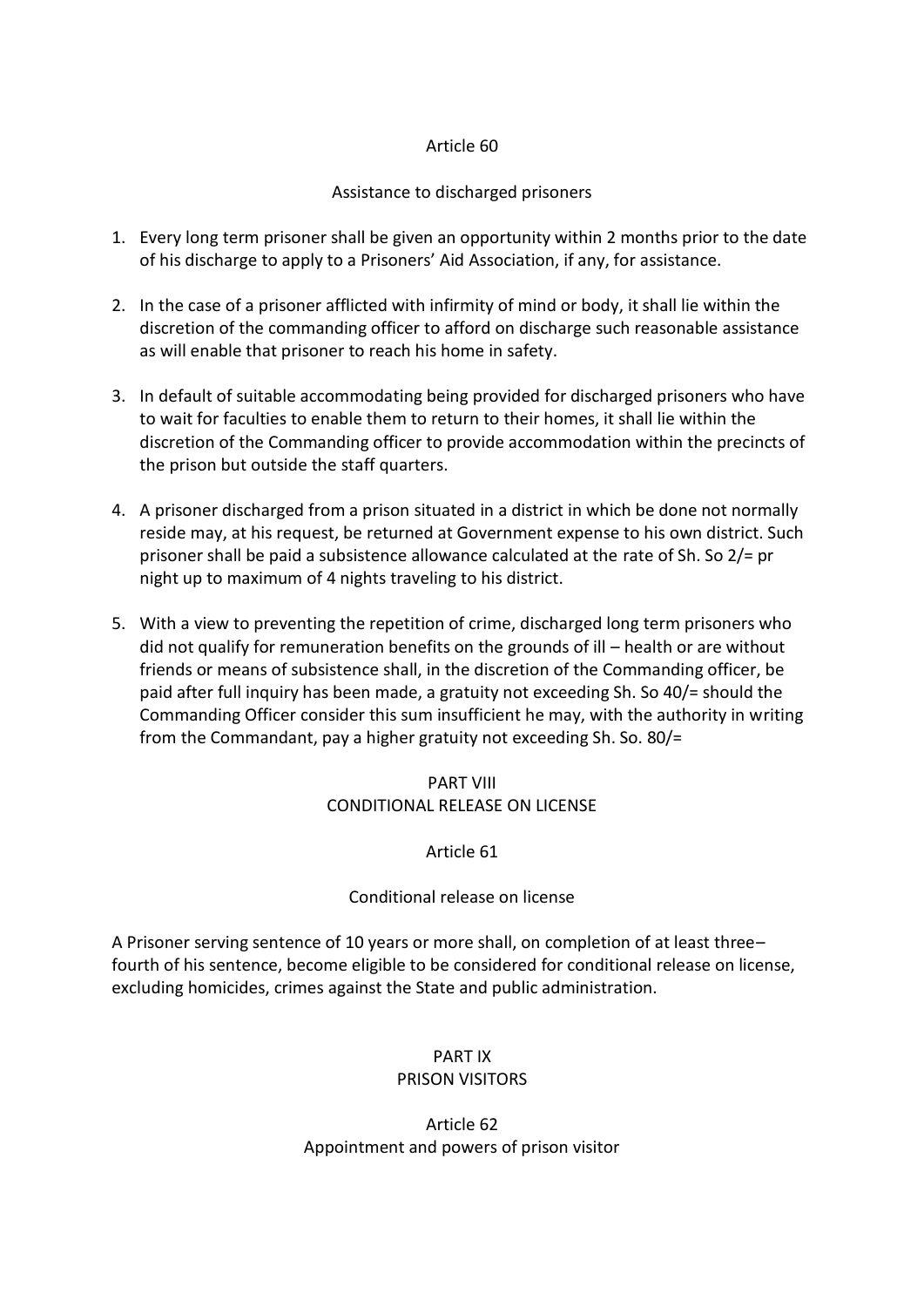- 1. The Secretary may, from time to time, appoint, by decree fit and proper persons to be prison visitors for any prison.
- 2. Any prison visitor may, in respect of any prison of which he is appointed a visitor.
- (a)- visit every part of the prison and see every prisoner in confinement;
- (b)- inspect and test the quality of prisoners "food';
- (c)- bring to the notice of the Commanding Officer any Personal affairs if a prisoner which, he considers should be attended to.
- 3. On the completion of the visit, every prison visitor shall enter in the Prison Visitors Boor remarks, suggestions or recommendations as he may deem fit to make.

# PART X OFFENCES IN RELATION TO PRISON AND PRISONERS

# Article 63

## **Trafficking**

Any person who, without lawful authority:

- (a)- Conveys, suppliers or causes to be supplied or conveyed to any prisoner, whether within or without a prison, or hides or places for his use ay letter or document or any intoxicating liquor, drug, opiate, money clothing provisions or any other article whatsoever;
- (b)- Brings or attempts to bring by any means whatever into any prison, or place or attempts to place where prisoners work any letter or document, intoxicating liquor, tobacco, drug, opiate, money, clothing , or provisions;
- (c)- Takes or at temples to take out of any prison or conveys form any prison any letter or document or
- (d)- Communicates with any prisoner,

Shall be guilty of an offence and on conviction shall liable to imprisonment for a period not exceeding one year to a fine not exceeding Sh. So 1000/= or to both such imprisonment and fine if this act does not constitute a crime or crimes governed by other laws.

#### Article 64 Prohibited articles

1. Any person who, without lawful authority, brings or introduces in any manner into a prison a prohibited article or who without lawful authority takes out or removes as form a prison a prohibited article shall be guilty of an offence and shall be liable on conviction to imprisonment for period not exceeding 6 months or in a fine not exceeding Sh. So 1000/= or to both such imprisonment and fine, unless act does not constitute crime provided by other laws.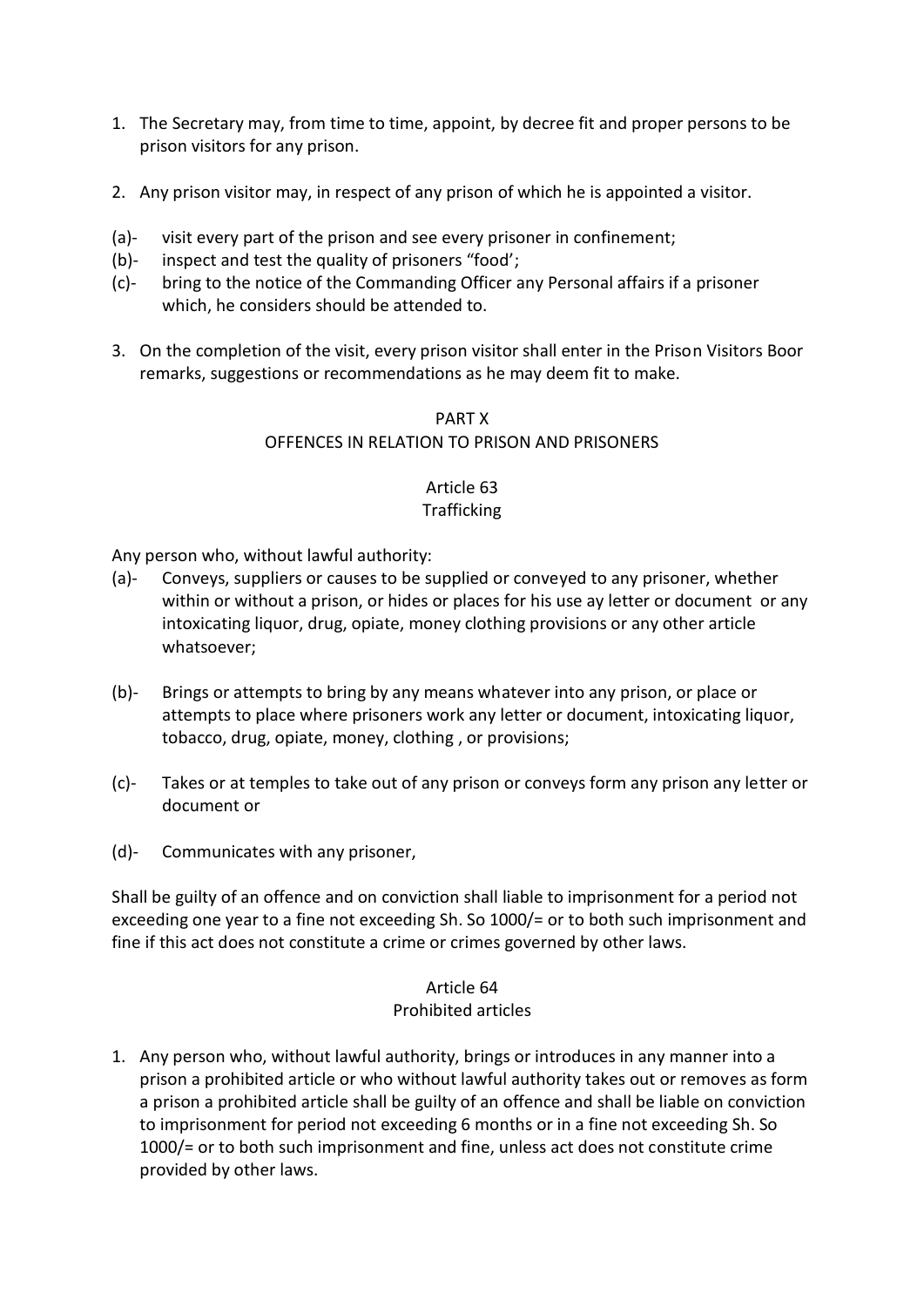2. For the purpose o the Article, a prohibited article shall be an article contained in a list affixed in conspicuous place outside every prison, which shall be signed by the Commandant or by the Commanding Officer on his behalf and which shall contain a list of article, which the commandant has decided, shall be prohibited. The list shall be written in English, Italian and Arabic..

#### Article 65

#### Seizure of prohibited article etc.

Whether or not any criminal or disciplinary proceedings are commenced against any person, any member may seize an article found to be unlawfully in a prison and the Commanding Officer may order its confiscation and forfeiture.

## Article 66

#### Trespassing

- 1. Any person who, without lawful authority, enters or remain within the boundaries of a prison or any place where prisoners are working shall be guilty of an offence and if he refuses to leave when requested to do so may be arrested by a member of the armed forces.
- 2. Any person convicted of an offence under the preceding paragraph shall be liable to a fine not exceeding Sh. So 500/= or no imprisonment for a period not exceeding 3 months or to both such fine an imprisonment.

Article 67 Unlawful Possession of Prison Articles

Any person who is found in possession of any article whatsoever which has been supplied to any member for use on duty or of other prison property and who fails to account satisfactorily for the possession thereof, or who without due authority purchases or receives any such article or property from any member or who aids or abets any member to sell or dispose of any such article or property shall be guilty of an offence and shall be liable on conviction to a fine not exceeding Sh So. 1000/= or to imprisonment for a term not exceeding 6 months or not both such fine and imprisonment.

#### Article 68 Incitement to mutiny and sedition

Any person who, by any means, directly or indirectly, instigates, promotes, commands, counsels or solicits any mutiny, sedition or disobedience to any lawful order of a member by prisoners shall be guilty of an offence and, where the act does not constitute a more serious offences, shall be liable on conviction to imprested for term not exceeding 3 years.

# Article 69 General penalty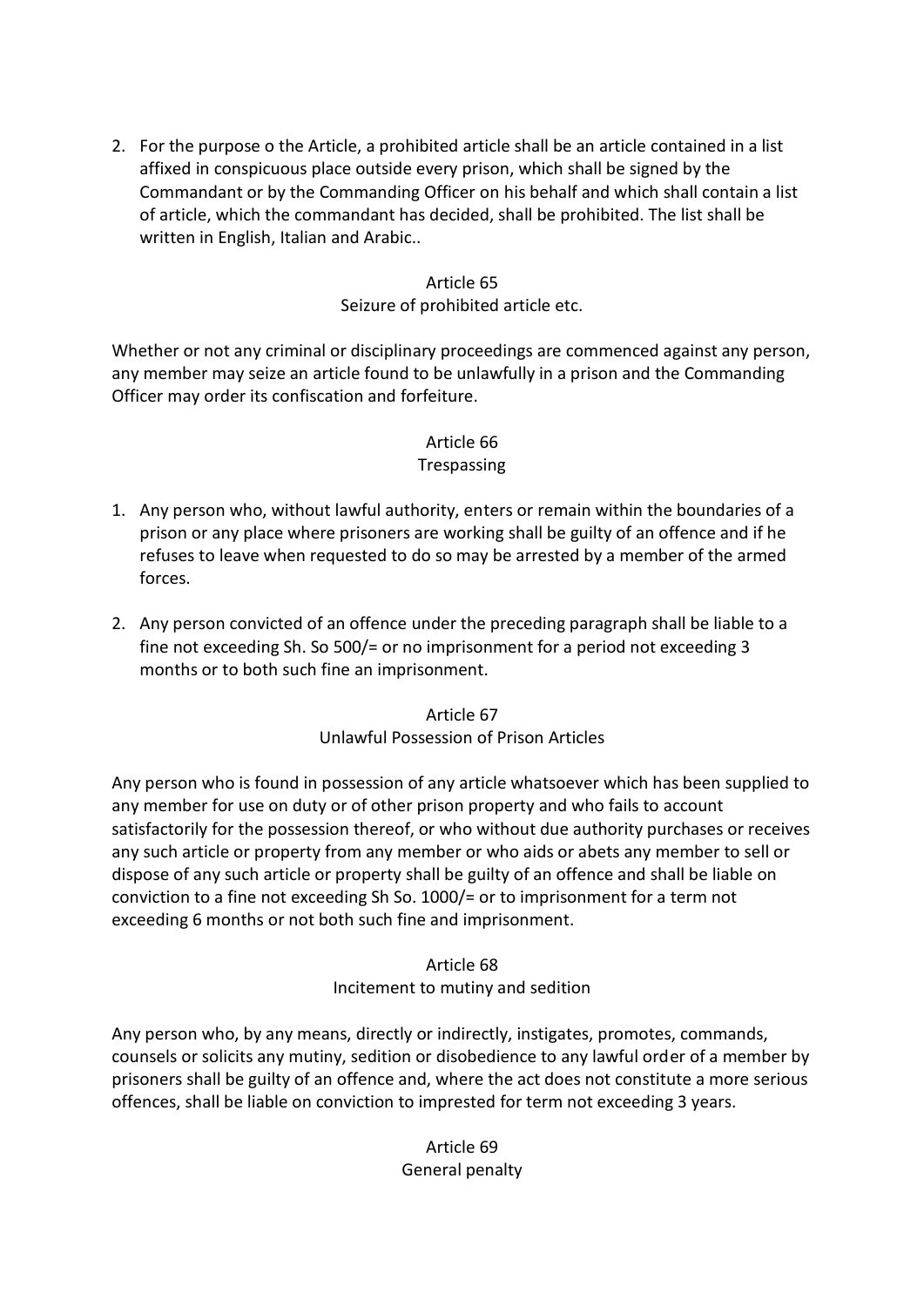Any person who violates the provisions of this law or Regulations shall be guilty of an offence and if no penalty is specifically provided therefore, shall be liable on conviction to a fine not exceeding Sh. So 1000/= or to imprisonment for a term not exceeding 6 months or to both such fine and imprisonment.

#### Article 70

#### Power to prosecute under other laws not affected

Nothing in this law shall exempt any prisoner or other person from being prosecuted under any other law for the time being in force for any offence made punishable by this law, or form being liable under any other law to any other or higher penalty or punishment than is provide for such offence by this law.

Provided that no person shall be tried twice for the same offence.

#### PART XI FINAL PROVISIONS

# Article 71

## Regulations

The President of the Supreme Revolutionary Council may, on the proposal of the Secretary, by decree, make Regulation for the proper implementation of this law.

#### Article 72

#### Standing Order

Subject to the provision of this law and Regulations, the Commandant may make standing Order relating to prisons and prisoner.

## Article 73

#### Repeal and Saving

Without prejudice to any rights acquired or liability incurred the following laws and provisions are hereby repealed:

- (a)- All provision of the Prisons Ordinance No 11 of 1952;
- (b)- Ordainment Carcerario, 1957;
- (c)- Any other law or provision contrary to, or inconsistent with, the provision of this law.

## Article 74

## Coming into force

1. This law shall be included in the Official compilation of the laws of the Somali Democratic Republic and published in the Official Bulletin.